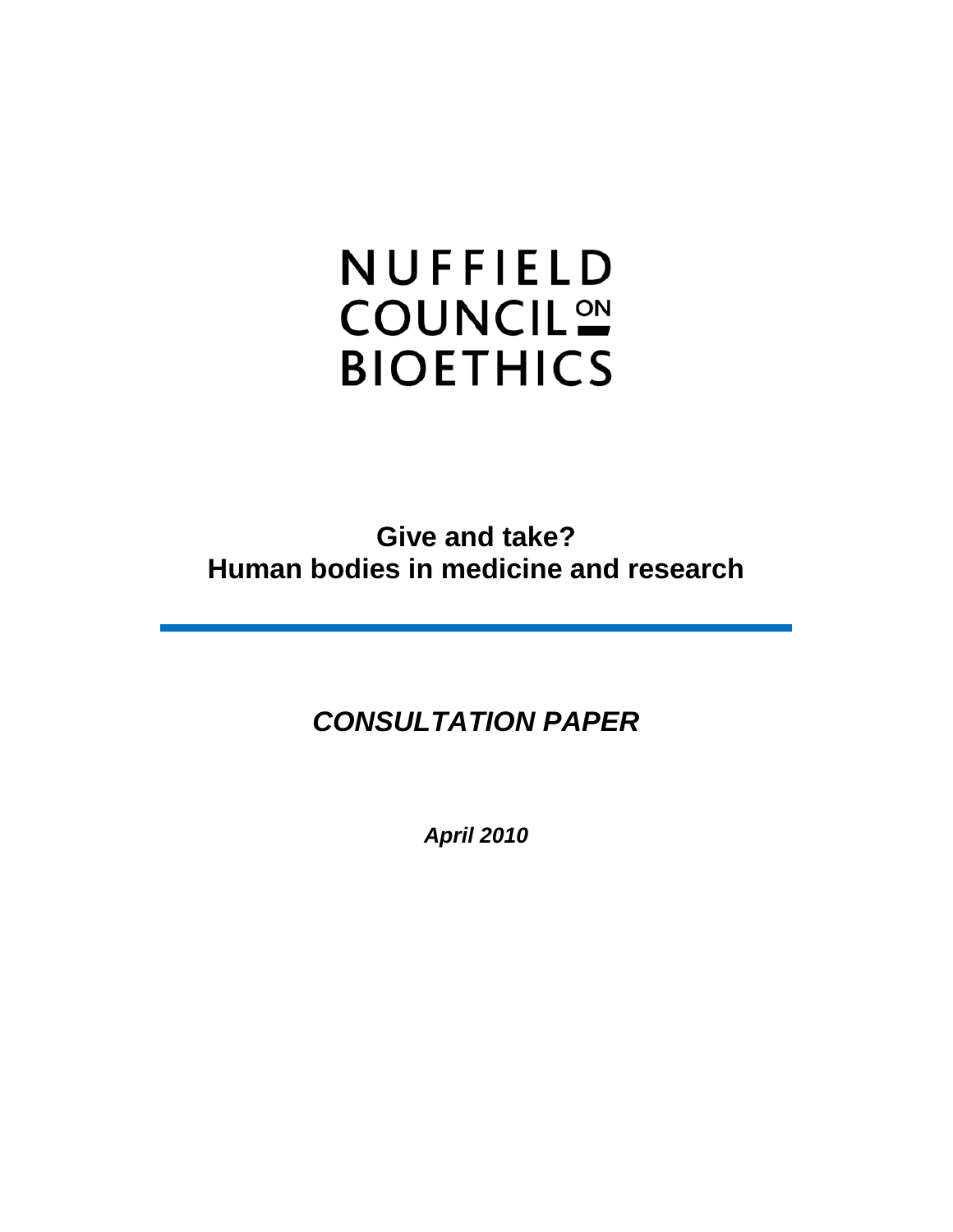# **How to respond**

It would be most helpful if you could send your response to us electronically. Responses can be submitted online via our dedicated consultation website: [https://consultation.nuffieldbioethics.org.](https://consultation.nuffieldbioethics.org/)

Alternatively, you can email your response together with the respondent's form below (electronic document available at [www.nuffieldbioethics.org\)](http://www.nuffieldbioethics.org/) to: [consultation@nuffieldbioethics.org.](mailto:consultation@nuffieldbioethics.org)

If we receive your response electronically, there is no need for you also to send a paper copy. You will receive an acknowledgment of your response. If you would prefer to respond by post or by fax, you may send your completed response and respondent's form to:

Kate Harvey Nuffield Council on Bioethics 28 Bedford Square London WC1B 3JS UK

Fax: +44 (0)20 7323 6203 Telephone: +44 (0)20 7681 9619 Email: [consultation@nuffieldbioethics.org](mailto:consultation@nuffieldbioethics.org)

For information about obtaining a large print version of the consultation paper, please contact the Council using the above details.

Thank you.

## **Closing date for responses: 13 July 2010**

Web references throughout the consultation were accessed April 2010.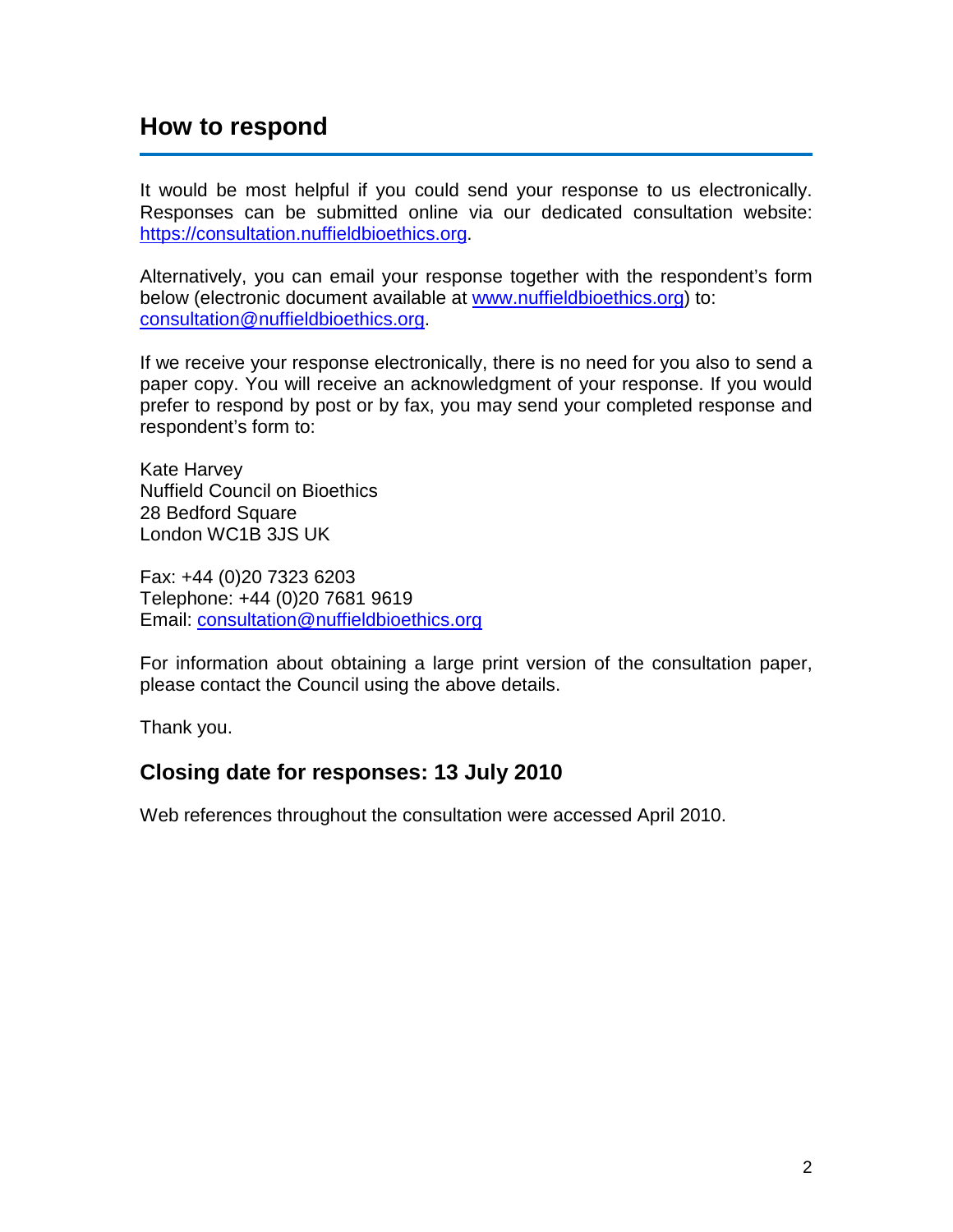\_\_\_\_\_\_\_\_\_\_\_\_\_\_\_\_\_\_\_\_\_\_\_\_\_\_\_\_\_\_\_\_\_\_\_\_\_\_\_\_\_\_\_\_\_\_\_\_\_\_\_\_\_\_\_\_\_\_\_\_\_\_

\_\_\_\_\_\_\_\_\_\_\_\_\_\_\_\_\_\_\_\_\_\_\_\_\_\_\_\_\_\_\_\_\_\_\_\_\_\_\_\_\_\_\_\_\_\_\_\_\_\_\_\_\_\_\_\_\_\_\_\_\_\_\_

\_\_\_\_\_\_\_\_\_\_\_\_\_\_\_\_\_\_\_\_\_\_\_\_\_\_\_\_\_\_\_\_\_\_\_\_\_\_\_\_\_\_\_\_\_\_\_\_\_\_\_\_\_\_\_\_\_\_\_\_\_\_\_

\_\_\_\_\_\_\_\_\_\_\_\_\_\_\_\_\_\_\_\_\_\_\_\_\_\_\_\_\_\_\_\_\_\_\_\_\_\_\_\_\_\_\_\_\_\_\_\_\_\_\_\_\_\_\_\_\_\_\_\_\_\_\_

Please complete and return with your response by **13 July 2010**.

# **Your details**

Name:

Organisation (if applicable):

Address:

Email:

# **About your response**

**Are you responding personally (on your own behalf) or on behalf of your organisation?**

□ Personal □ Organisation

**May we include your name/your organisation's name in the list of respondents that will be published in the final report?**

 $\Box$  Yes  $\Box$  No, I/we would prefer to be anonymous

**If you have answered 'yes', please give your name or your organisation's name as it should appear in print (this is the name that we will use for your response):**

#### **May we quote your response in the report and make it available on the Council's website when the report is published?**

\_\_\_\_\_\_\_\_\_\_\_\_\_\_\_\_\_\_\_\_\_\_\_\_\_\_\_\_\_\_\_\_\_\_\_\_\_\_\_\_\_\_\_\_\_\_\_\_\_\_\_\_\_\_\_\_\_\_\_\_\_\_

 $\Box$  Yes, attributed to myself or my organisation  $\Box$  No

Yes, anonymously\*

\*If you select this option, please note that your response will be published in full (but excluding this form), and if you wish to be anonymous you should ensure that your name does not appear in the main text of your response. The Nuffield Council on Bioethics cannot take responsibility for anonymising responses in which the individual or organisation is identifiable from the content of their response.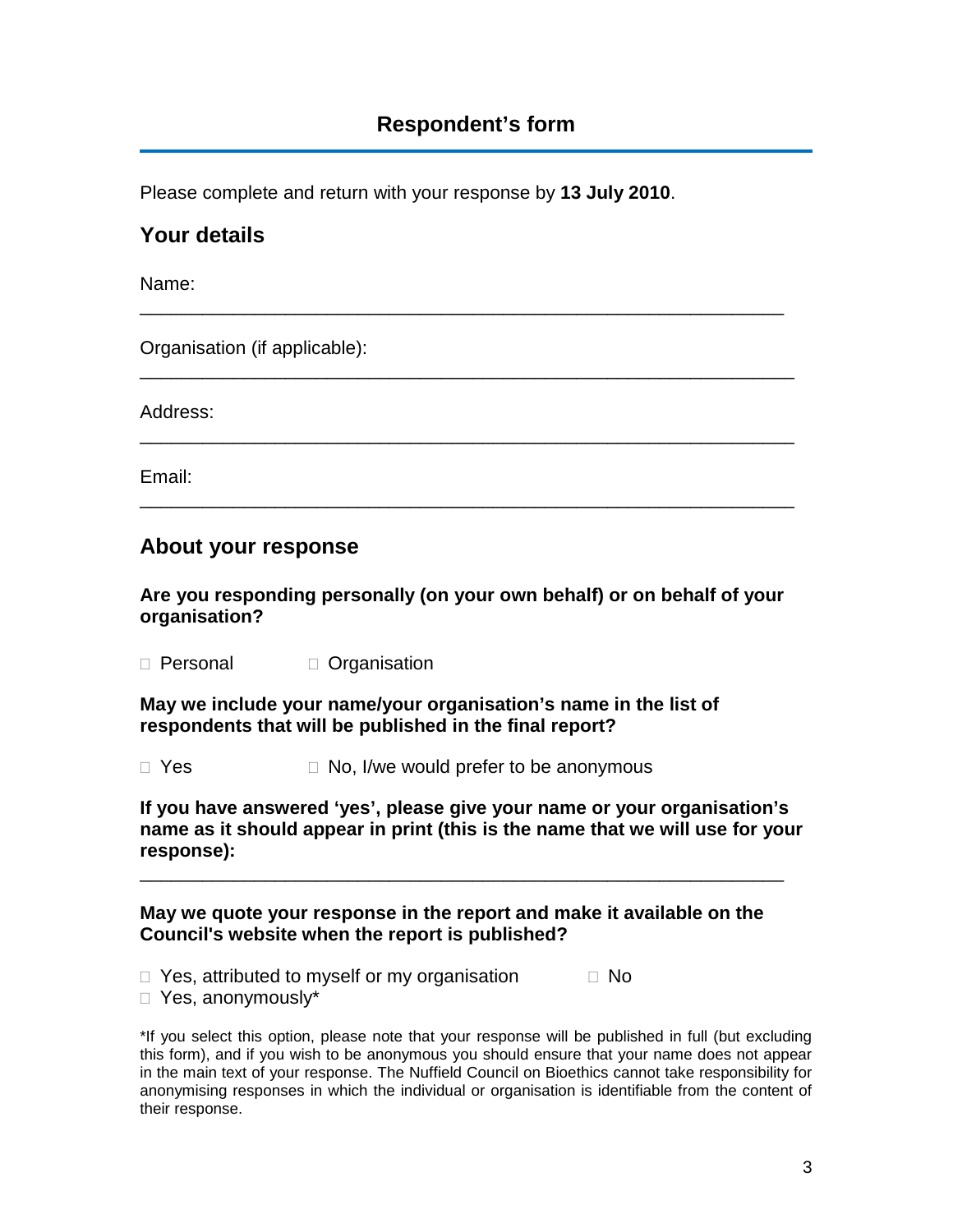#### **Why are you interested in this consultation? (tick as many as apply)**

- □ Work in healthcare or clinical research
- Work in first-in-human research
- $\Box$  Work directly with donated bodily materials
- $\Box$  Work in a professional healthcare organisation or research organisation
- □ Work in a voluntary organisation such as patient support group
- □ Work in commercial organisation
- $\Box$  Personal or family experience of donating bodily material or participation in firstin-human trial
- □ Personal or family experience of benefiting from donated bodily material
- □ Academic or non-clinical research interest
- $\Box$  General interest in the issues
- □ Other (please state):

#### **Please let us know where you heard about the consultation:**

- $\Box$  Received notification by email
- D Newspaper, radio or television
- □ Nuffield Council on Bioethics website
- □ Twitter
- □ Other website (please state):
- □ Other (please state):

#### **Using your information**

We ask for your postal and email address in order that we can send you a copy of the report when it is published and notify you about activities related to this project. (Please note that we do not make your postal and email addresses available to anyone else and we do not include them with the list of respondents in the report.)

#### **May we keep your postal and email addresses for these purposes?**

- Yes
- $\Box$  No

#### **Would you like to receive our newsletter by e-mail which provides you with information about all of the Council's activities?**

 Yes  $\Box$  No

# **Closing date for responses: 13 July 2010**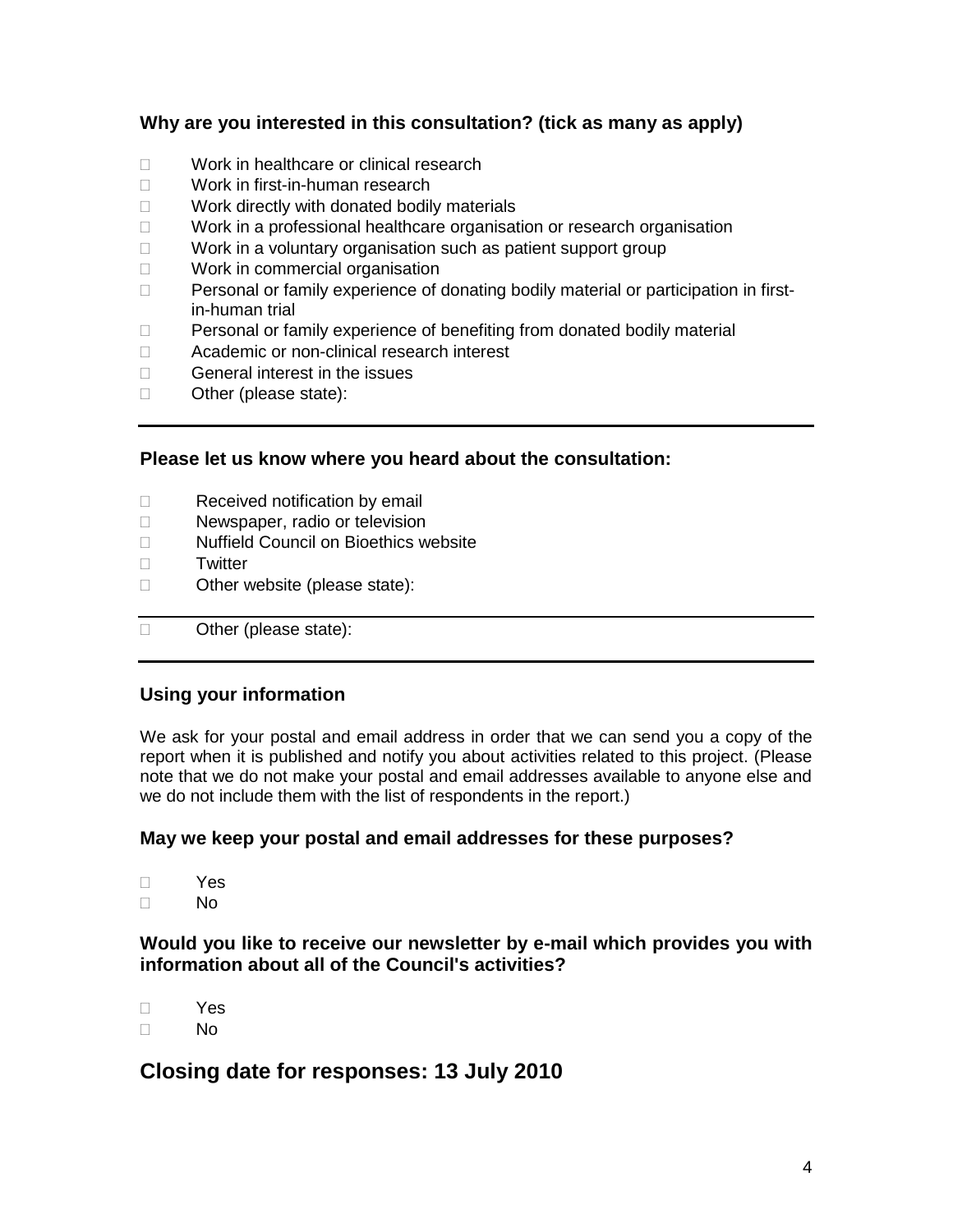# **Nuffield Council on Bioethics**

Professor Albert Weale FBA (Chair) Professor Hugh Perry FMedSci (Deputy Chair) Professor Steve Brown FMedSci Professor Roger Brownsword Dr Amanda Burls Professor Robin Gill Professor Sian Harding FAHA FESC Professor Peter Harper Professor Ray Hill FMedSci Professor Søren Holm Professor Christopher Hood FBA\* Dr Rhona Knight FRCGP Professor Graeme Laurie FRSE Dr Tim Lewens Professor Ottoline Leyser CBE FRS Professor Anneke Lucassen Professor Alison Murdoch FRCOG Dr Bronwyn Parry Professor Nikolas Rose Professor Dame Marilyn Strathern FBA\*\* Professor Joyce Tait CBE FRSE FSRA\*\*\* Dr Geoff Watts FMedSci Professor Jonathan Wolff

\*Co-opted member of the Council while chairing the Working Party on medical profiling and online medicine

\*\*Co-opted member of the Council while chairing the Working Party on human bodies in medicine and research

\*\*\*Co-opted member of the Council while chairing the Working Party on new approaches to biofuels

## **Secretariat**

Hugh Whittall **Audrey Kelly-Gardner** Dr Alena Buyx **Kate Harvey** Kate Harvey Harald Schmidt **Tom Finnegan** 

Katharine Wright Catherine Joynson Caroline Rogers **Varsha Jagadesham**<br>Carol Perkins **Varsha International Carol Perkins** Sarah Bougourd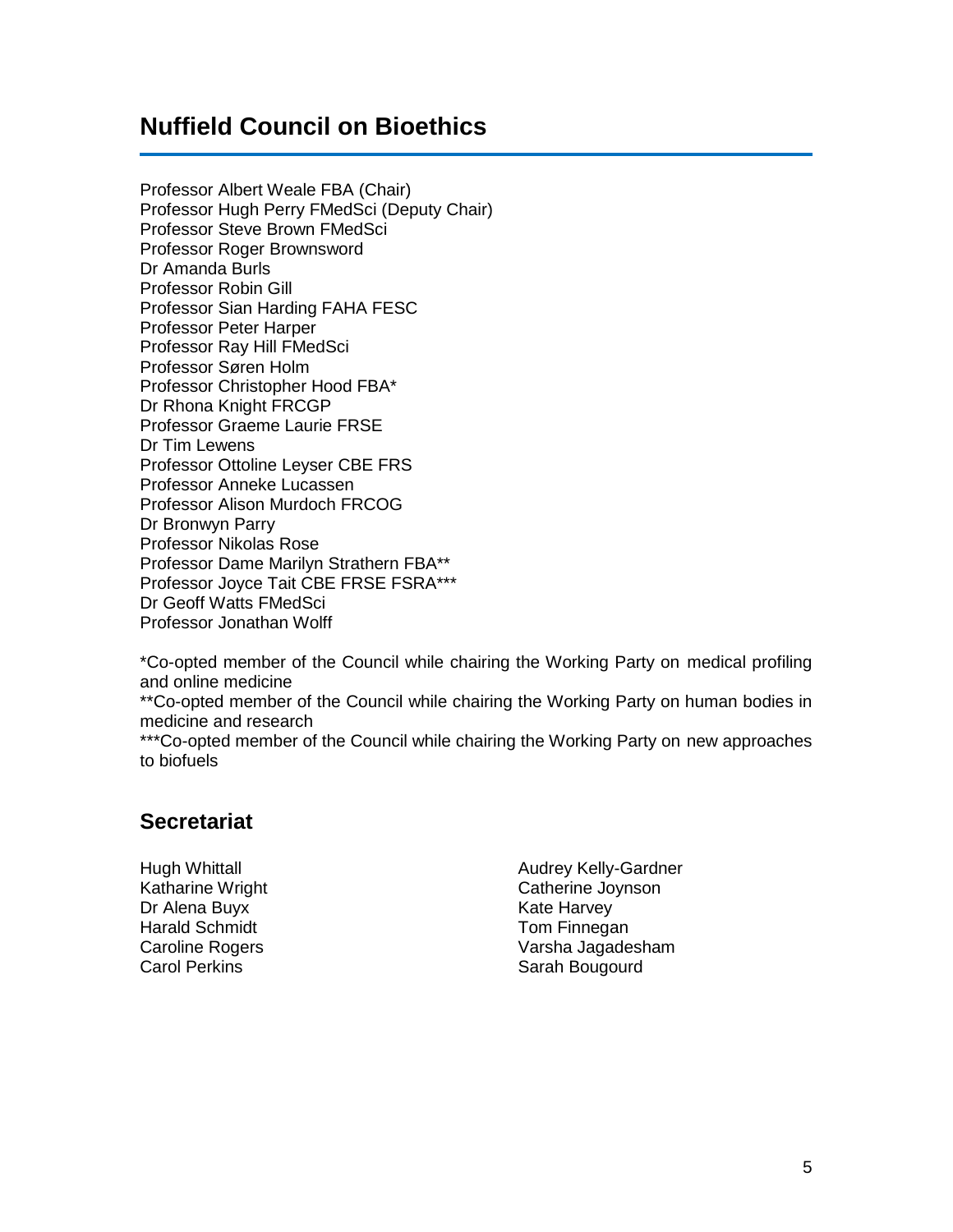# **The Terms of Reference of the Council**

- 1 to identify and define ethical questions raised by recent advances in biological and medical research in order to respond to, and to anticipate, public concern;
- 2 to make arrangements for examining and reporting on such questions with a view to promoting public understanding and discussion; this may lead, where needed, to the formulation of new guidelines by the appropriate regulatory or other body;
- 3 in the light of the outcome of its work, to publish reports; and to make representations, as the Council may judge appropriate.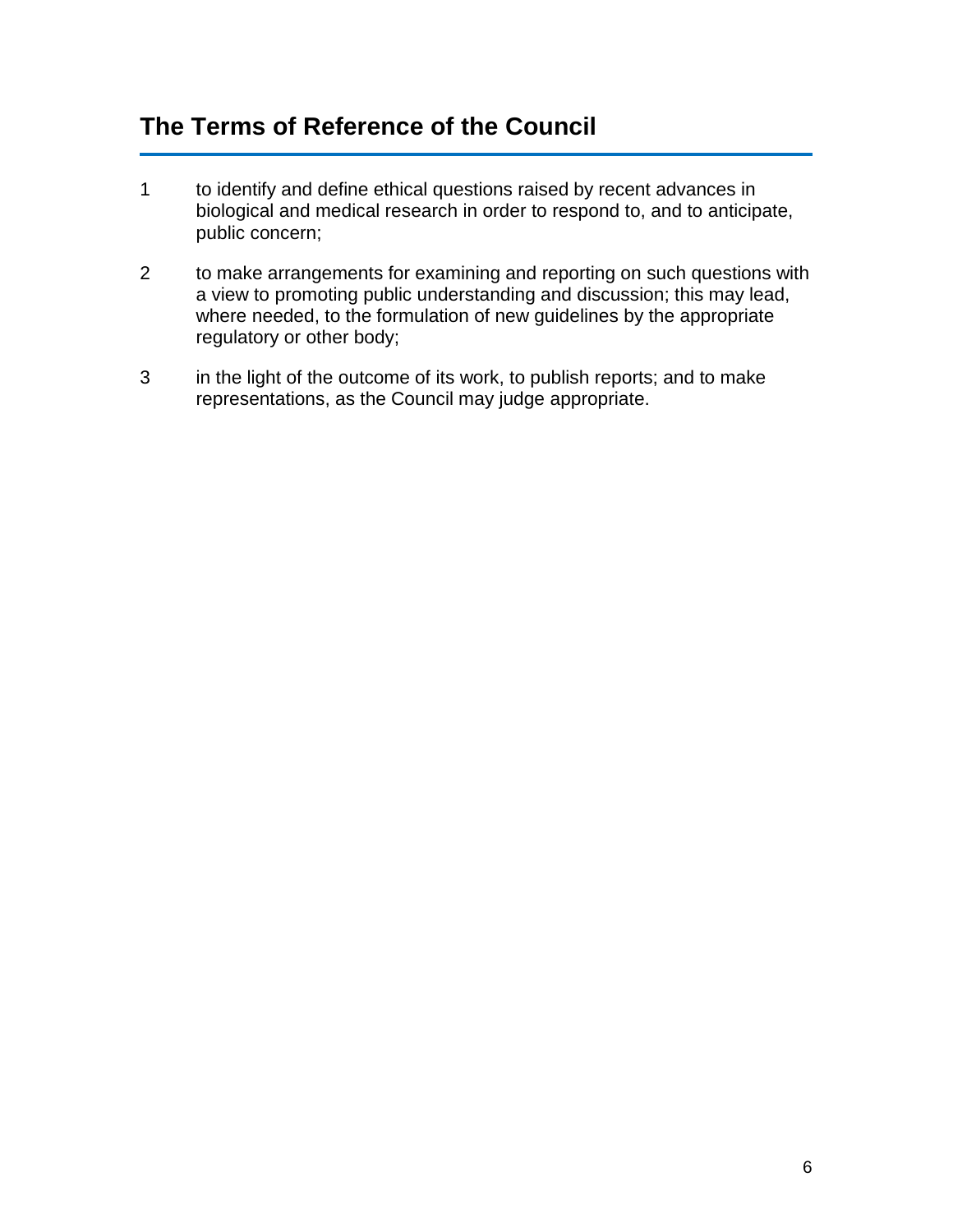# **Working Party members**

**Professor Dame Marilyn Strathern**, former Mistress of Girton College Cambridge and William Wyse Professor of Social Anthropology, Cambridge **University** 

**Professor Janet Darbyshire**, Joint Director of the NIHR Clinical Research **Network** 

**Professor Bobbie Farsides**, Professor of Clinical and Biomedical Ethics, Brighton and Sussex Medical School

**Professor Sian Harding**, Professor of Cardiac Pharmacology at the NHLI, Faculty of Medicine, Imperial College London

**Dr Tim Lewens**, Lecturer in the Department of History and Philosophy of Science at the University of Cambridge

**Dr Gillian Lockwood**, Medical Director, Midland Fertility Services, West Midlands

**Professor Theresa Marteau**, Professor of Health Psychology, King's College, London

**Professor Naomi Pfeffer**, Honorary Fellow, University College London

**Professor David Price**, Professor of Medical Law, De Montfort University

**Mr Keith Rigg**, Consultant Transplant Surgeon, Nottingham University Hospitals NHS Trust

**Professor Bob Simpson**, Professor of Anthropology, Durham University

**Professor Chris Womack**, Principal Clinical Histopathologist, AstraZeneca and Professor of Histopathology, University of Manchester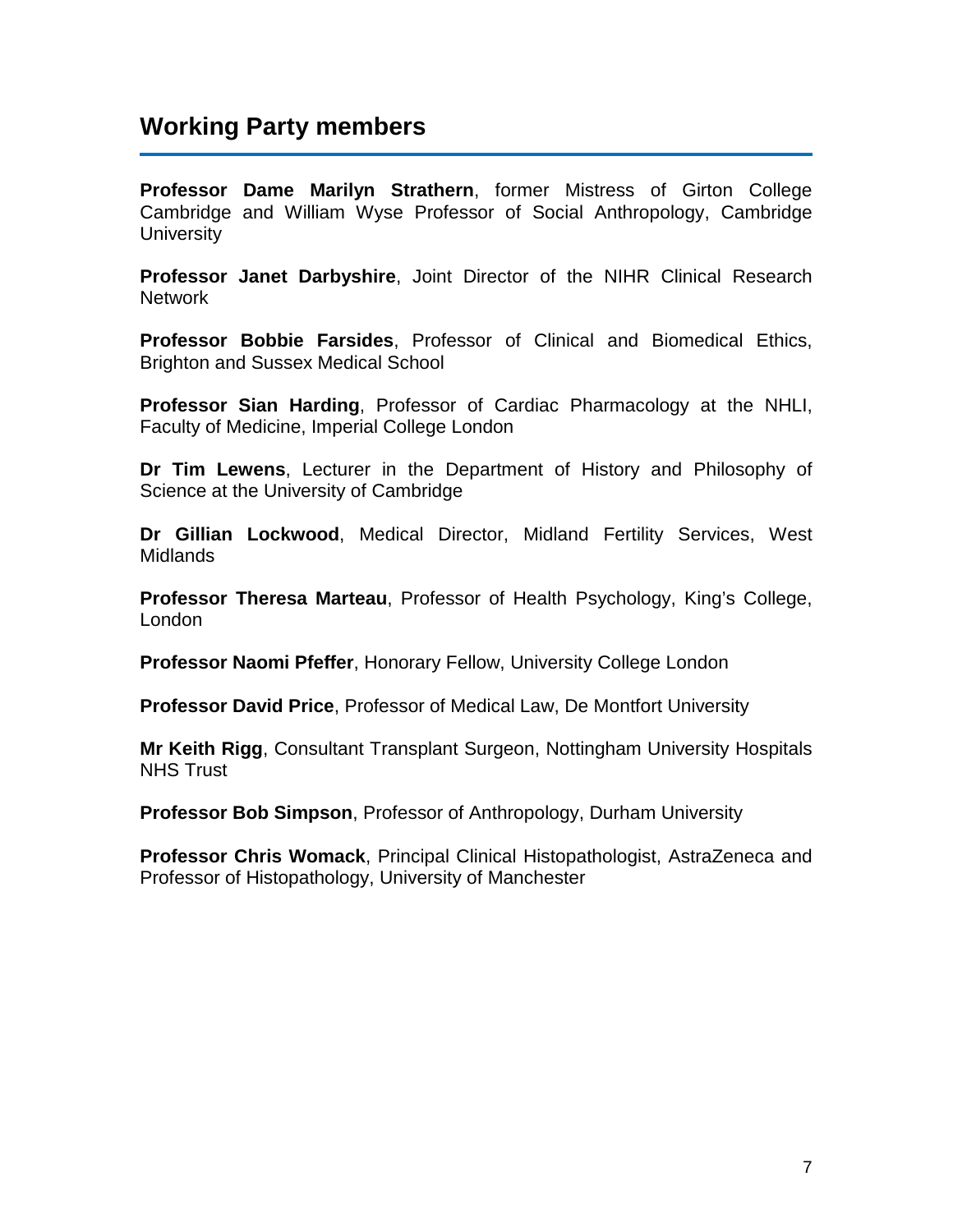# **Working Party terms of reference**

- 1. To identify and consider the ethical, legal and social implications of *transactions* involving human bodies and *bodily material* in medical treatment and research.
- 2. To consider, with reference to different forms and purposes of donation or volunteering, what limits there should be, if any, on the promotion of donation or volunteering, including consideration of:
	- a. the role of payment and any other form of remuneration or exchange;
	- b. the role of consent;
	- c. the question of subsequent use, ownership and control of donated materials;
	- d. the role of those acting as intermediaries between donors and recipients; and
	- e. the cultural and international perspectives, including regulatory differences.
- 3. To draft a Report and make recommendations on these issues.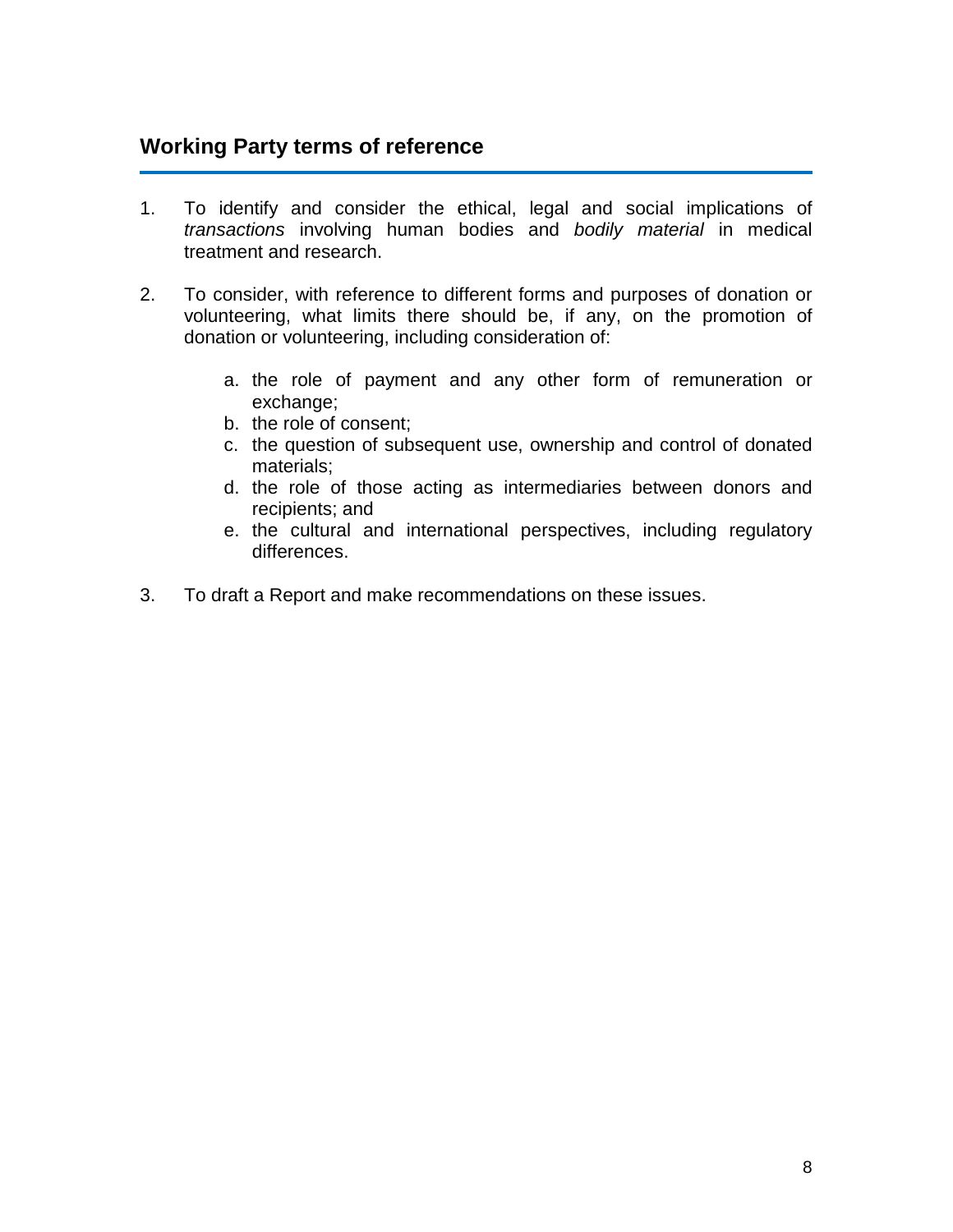## **Contents**

This Consultation Paper contains an introduction and six separate sections of questions, each accompanied by some background explanatory material. Please feel free to answer as many, or as few, questions as you wish, and to take them in any order you wish. Italicised words are included the glossary where more detailed information is provided.

Questions are addressed to 'you' either as an individual or as an organisation, and respondents should feel free to interpret them in the way that fits best with their own experience or knowledge. The aim of this consultation is not to gather quantitative data about opinions, but rather to collate as many views and approaches to these issues as possible, in order to inform the Working Party's own deliberations. Please therefore feel free to respond with your own personal views, with any commentary on the range of views of which you are aware, or with your organisation's policy on the issue at hand, as appropriate.

If you have personal experiences which are relevant to the issues being considered during this consultation, the Working Party would be pleased to receive your views in the "Any other issues" section, either in addition to the consultation questions or as an alternative to them.

| 2. Purposes of providing bodily material/volunteering in a trial 14 |    |
|---------------------------------------------------------------------|----|
|                                                                     |    |
|                                                                     |    |
|                                                                     |    |
|                                                                     |    |
|                                                                     |    |
|                                                                     |    |
|                                                                     |    |
|                                                                     |    |
| Consent for future unknown ('secondary') uses of bodily material23  |    |
|                                                                     |    |
|                                                                     |    |
|                                                                     |    |
|                                                                     |    |
|                                                                     |    |
|                                                                     | 28 |
|                                                                     | 29 |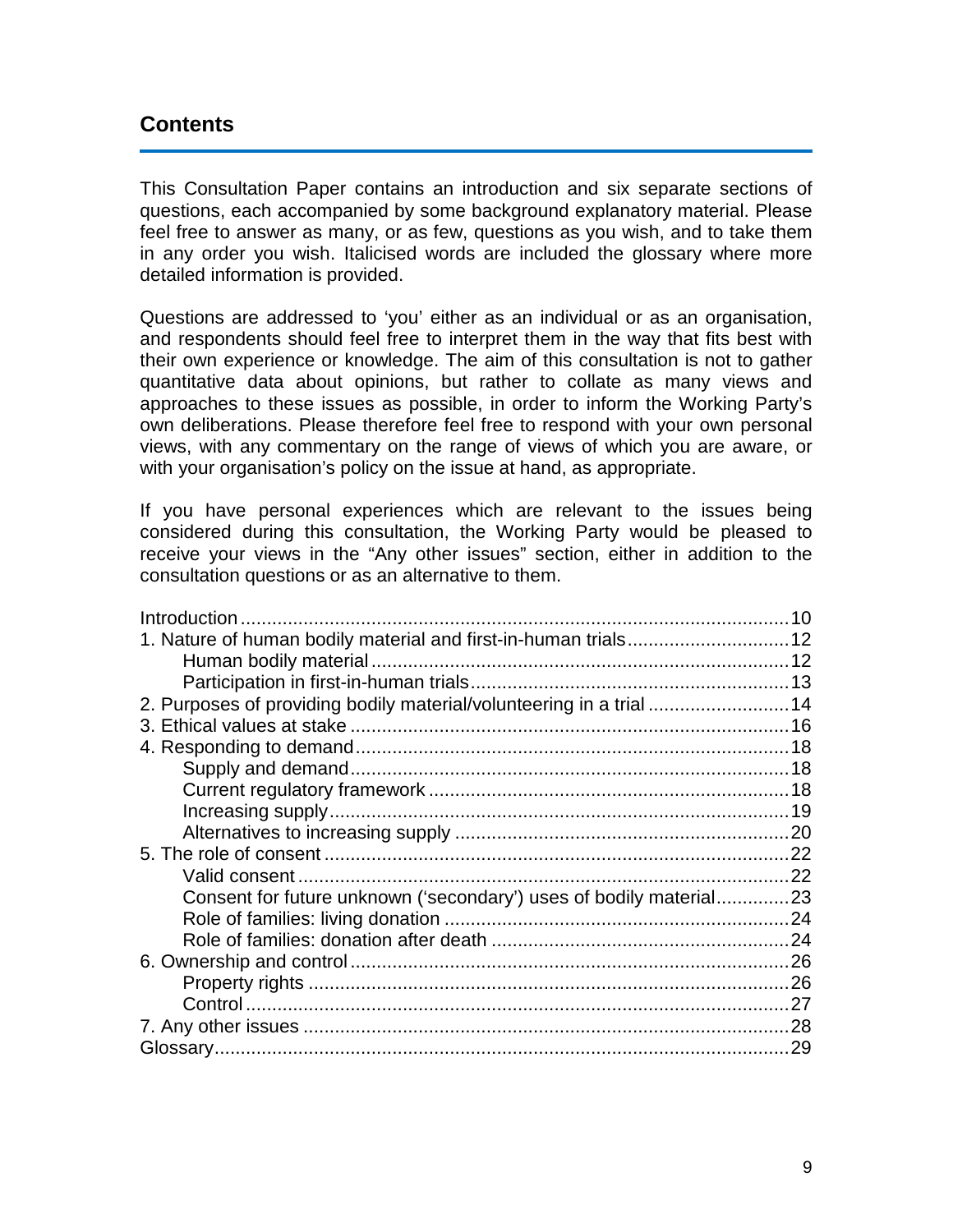## <span id="page-9-0"></span>**Introduction**

The *Nuffield Council on Bioethics* has established a Working Party to examine the ethical issues that arise in connection with a person's decision to 'donate' some part of their body (including whole organs, eggs and sperm, blood, and other *bodily material* such as bone, skin, heart valves and corneas) or to 'volunteer their body' through participation in *'first-in-human'* clinical trials of new medicines.

The Nuffield Council first discussed some of these issues in its 1995 report 'Human tissue: ethical and legal issues', which considered ethical concerns across a wide range of possible uses of human bodily material. Fifteen years later, after considerable scientific, social and legal change, the Council feels that it is timely to return to this field, focussing specifically on the ethical issues that arise for the individuals concerned, when a person comes to make his or her decision to provide bodily material or volunteer for first-in-human research. In particular, it is interested in exploring the regulatory differences between providing eggs or sperm, providing other forms of bodily material, and volunteering for first-in-human research, and in considering whether or not such regulatory differences can be justified. Any form of human bodily material that may be provided for the benefit of others in medicine or research is potentially within the remit of the enquiry, although clearly some forms of material, or the circumstances in which they are provided, will raise more pressing ethical questions than others. The primary focus of the enquiry is within the United Kingdom, although some aspects will inevitably cross national boundaries.

Factors being considered include:

- What degree of encouragement to provide human bodily material or volunteer in a first-in-human trial is ethically acceptable? Is there a point at which it must be accepted that supply cannot meet demand?
- What is required for a valid consent to provide bodily material or to volunteer? What might undermine a person's consent?
- What future control can the *'donor'* or *'volunteer'* reasonably exert, for example over later uses of donated material?
- What policy implications are there for government, and for intermediaries such as the NHS, pharmaceutical companies, biobanks and private fertility clinics, in a global context where activities that are banned or tightly regulated in one country are permitted in another?
- What consistency of approach should there be, both across the different forms of donation/volunteering and across the different purposes for which people donate/volunteer?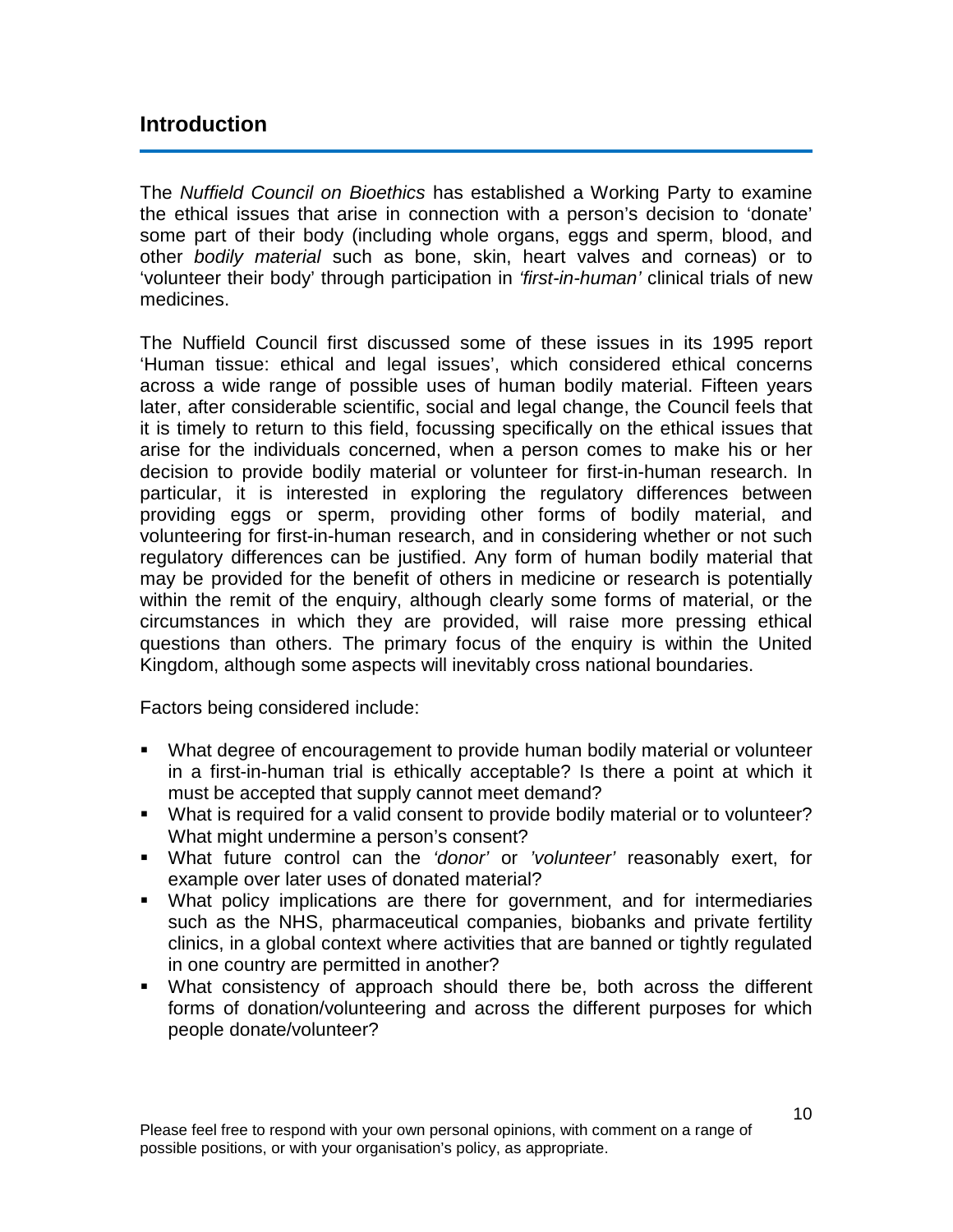The Working Party would like to hear from anyone who has an interest in this field, whether professional or personal. This could include, among others, professional organisations and individuals working in this area, specialist interest or support groups, academics, individuals who have provided some part of their body or volunteered in a first-in-human trial, individuals whose family members have provided bodily material after death, and individuals who have benefited, or are hoping to benefit, from donated bodily material.

This consultation document provides background information and raises questions on some of the issues the Working Party is currently considering. You can respond to as many or as few questions as you wish, but please feel free also to highlight any issues, connected with our Terms of Reference, that are not covered in this consultation paper.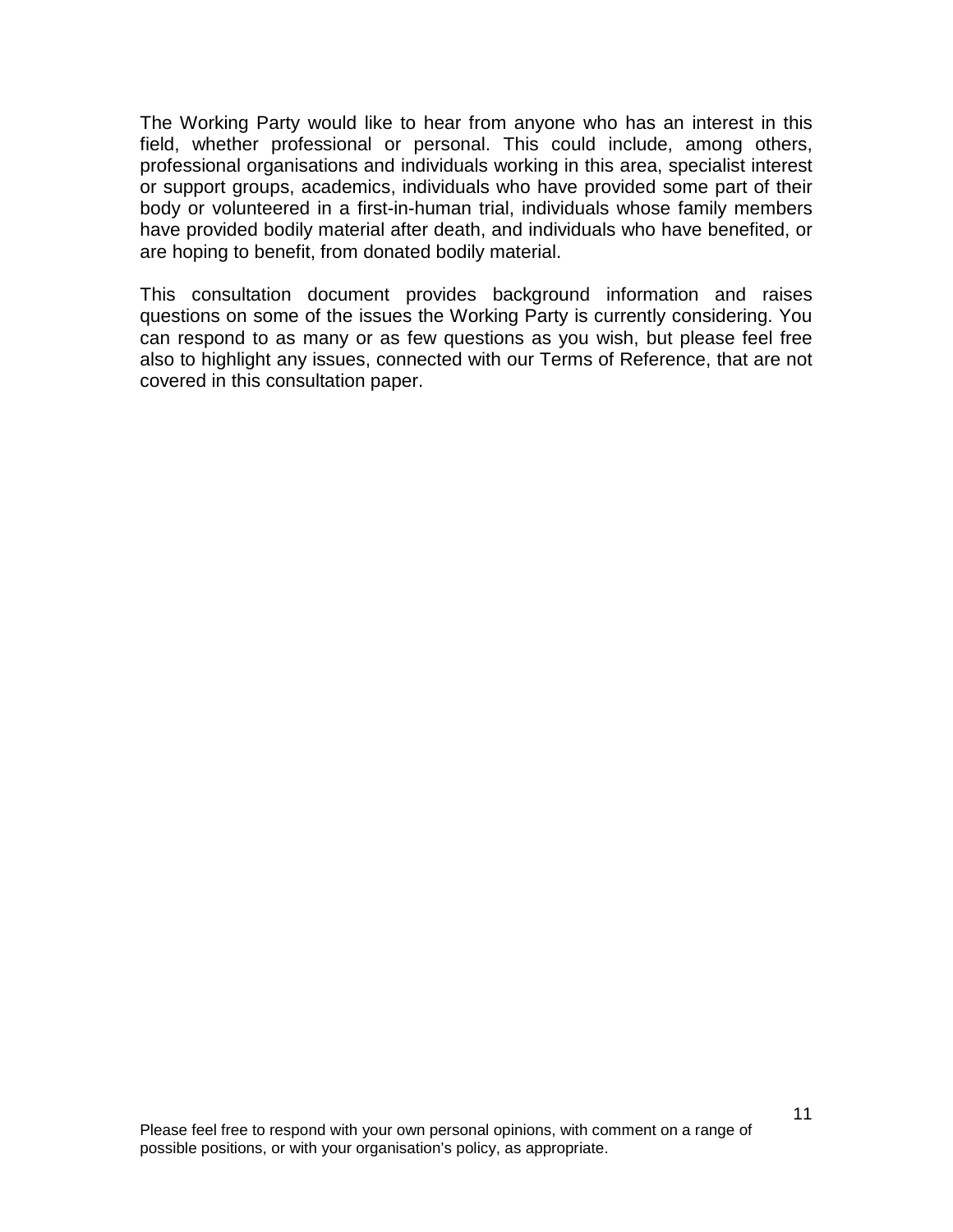# <span id="page-11-0"></span>**1. Nature of human bodily material and first-in-human trials**

#### <span id="page-11-1"></span>**Human bodily material**

A wide range of human *bodily material* may be provided by individuals for the benefit of others, either for use in medical treatment or for *research*. In the UK, these materials include:

- *Blood*, for transfusion and many other medical purposes such as treatment of anaemia, leukaemia and haemophilia. Donated blood may be used for research if not needed for treatment, and samples of blood will often be taken during medical investigations or as part of a clinical trial or other research project
- Whole organs, such as kidneys, heart, liver, lungs, pancreas and the small bowel for transplantation (or research if not suitable for transplantation)
- **Partial organs, such as the lobe of a liver for transplantation (or research)**
- *'Tissue'* such as corneas, skin, bone, heart valves, tendons, cartilage, bone marrow and adult *stem cells* for transplantation or research
- **Sperm, for use in infertility treatment or research**
- **Eggs, for use in infertility treatment or research**
- Embryos, for use in infertility treatment, for example where neither partner can produce viable *gametes*, or research
- **Products of conception such as aborted foetal material and embryonic stem** cells for research and potentially treatment in the future.
- **The whole body after death, for education, training or research.**

Depending on its type, bodily material can be provided by living *donors* or after death. Living donors provide blood and bone-marrow, and are the only legal source of sperm and eggs in the UK (although donation after death is technically possible). Historically organs and tissues for transplantation and research have been obtained after death. However, the use of living whole organ donors is increasing rapidly, and in 2008-09 the number of living donors slightly exceeded the number of deceased organ donors in the UK. At present the organs provided by living donors are primarily kidneys but developments in surgical techniques have made partial donations of organs such as the liver and lung possible. While tissues are primarily donated after death, some forms of tissue such as bone may also be provided by living donors undergoing hip replacement surgery.

Other distinctions that can be made between various different types of bodily material include:

- Material that naturally renews itself, such as blood and sperm
- *Non-regenerative material*, such as whole organs
- Reproductive material that may result in the birth of a child genetically related to the person providing the material

Please feel free to respond with your own personal opinions, with comment on a range of possible positions, or with your organisation's policy, as appropriate.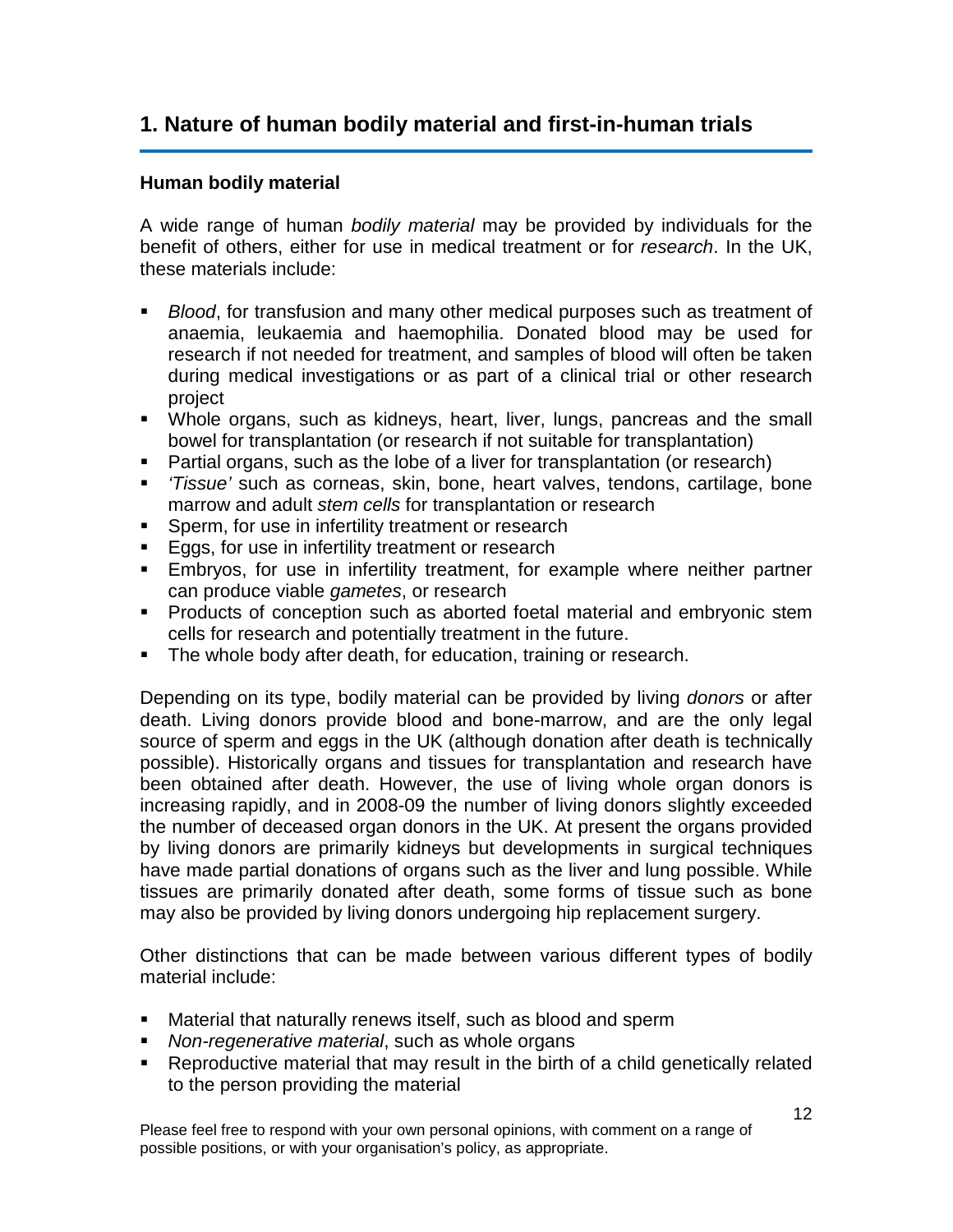Material that is removed from the body in the course of another procedure, such as material excised during an operation and cord blood or amniotic membrane which may be retrieved at childbirth. Such materials have often been treated as 'waste' but may have value both for the person from whose body they have come and to others.

#### **Questions**

- 1. Are there any additional types of human bodily material that could raise ethical concerns?
- 2. Should any particular type(s) of human bodily material be singled out as 'special' in some way?
- 3. Are there significant differences between providing human bodily material during life and after death?
- 4. What do you consider the costs, risks or benefits (to the individual concerned, their relatives or others close to them) of providing bodily material? Please distinguish between different kinds of bodily material if appropriate.

#### <span id="page-12-0"></span>**Participation in first-in-human trials**

*First-in-human* trials are used to test the safety of new medicines on volunteers who do not expect to gain any medical benefit from the trial. In a sense, the volunteer 'provides' or 'loans' their body for a short period so that researchers can find out how a new medicine acts on the human body. Where possible, 'healthy volunteers' are used; however, for safety reasons, it may sometimes only be possible to test the new medicine on a patient with the particular condition being targeted.

In this consultation, we are interested in exploring whether meaningful parallels can be drawn between those who provide bodily material for medical treatment and research, and those who provide their bodies on a temporary basis for experimentation with no expectation of personal health benefit.

#### **Question**

5. What do you consider the costs, risks or benefits (to the individual concerned, their relatives, or others close to them) of participating in a first-in-human clinical trial?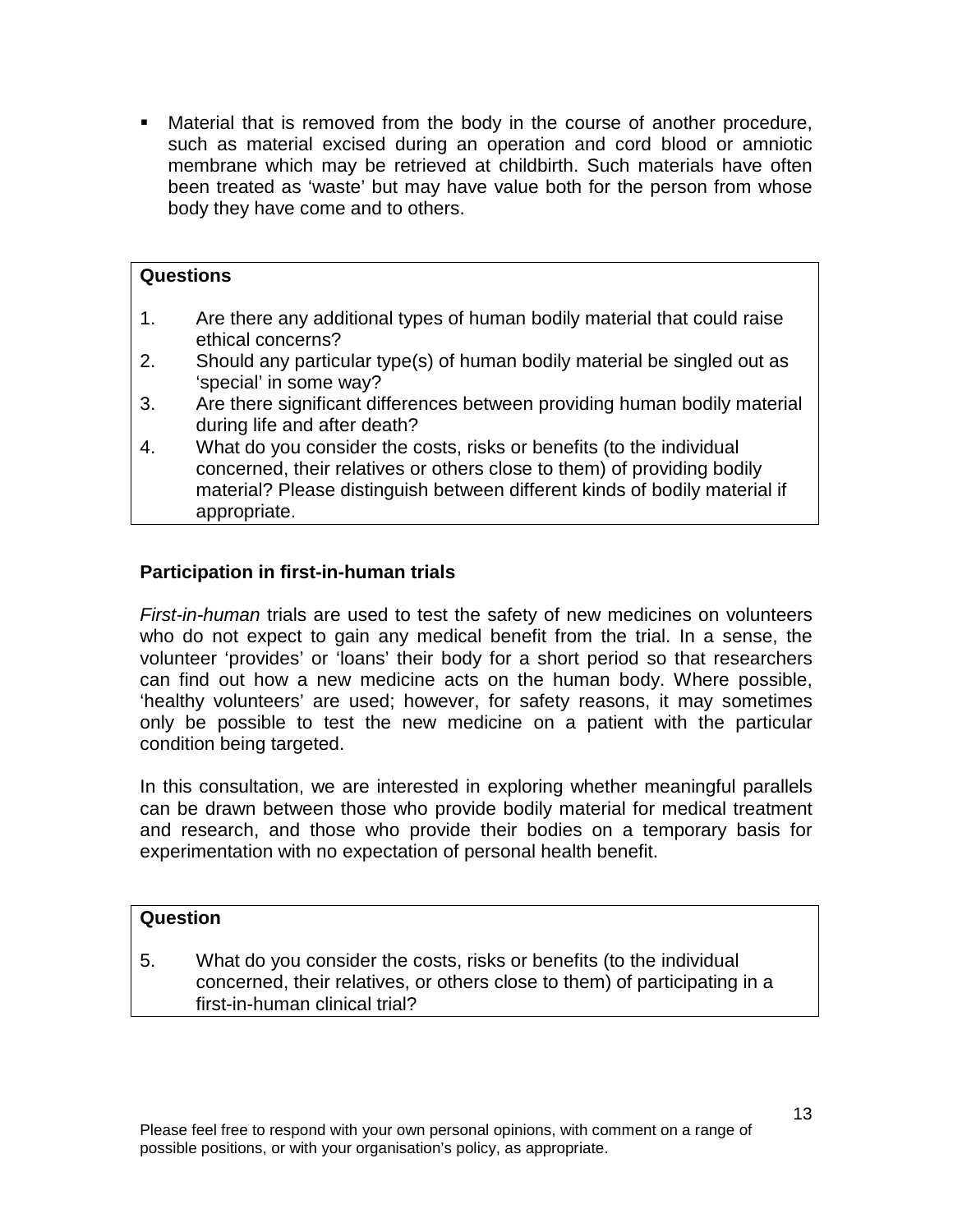# <span id="page-13-0"></span>**2. Purposes of providing bodily material/volunteering in a trial**

Human bodily material may be provided both for medical treatment and for *research*. However, further distinctions may be made as to the purpose for which it is to be used. Treatment using donated material may be:

- **Life-saving** (for example blood used to replace blood lost in accidents, surgery or childbirth, or skin used to treat very serious burns)
- **Life-prolonging** (for example a kidney transplant)
- **Life-enhancing** (for example a corneal transplant, restoring sight)
- **Life-creating** (for example use of donated egg, sperm or embryo to enable an infertile woman/couple to have a child)

Similar distinctions may potentially be drawn with respect to volunteering for firstin-human research on new medicines, and in the use of bodily materials for research, depending on the therapeutic aims of the medicine being tested or the research.

Further distinctions may be made in terms of the specificity and timing of the use. The provision of bodily material may be:

- **Directed in some way**, where the person providing the material does so on the basis that it will benefit a particular individual or group (for example living organ donation or the provision of tissue for genetic testing to benefit relatives); or
- **Non-directed**, where the person providing the material has no control over who will benefit from the donation (for example most organ donation after death).

The provision of bodily material for research may be:

- **For immediate use**, so that the person providing the tissue can be given information about the proposed research project; or
- **For future and hence unspecified purposes**, for example donations to *UK Biobank*. Material provided for a specified use may also turn out later to have a value for research purposes that could not be predicted at the time the material was provided.

Finally, bodily materials for either treatment or research may be:

- **Used in their existing form**, such as organs and gametes for treatment<br>**EXEC** 'Processed' or 'transformed' in some way for example tissue-engine
- '**Processed**' or 'transformed' in some way, for example tissue-engineered products incorporating human skin, or the creation of a cell-line
- **Used non-commercially within the health system**, such as whole organs donated after death

Please feel free to respond with your own personal opinions, with comment on a range of possible positions, or with your organisation's policy, as appropriate.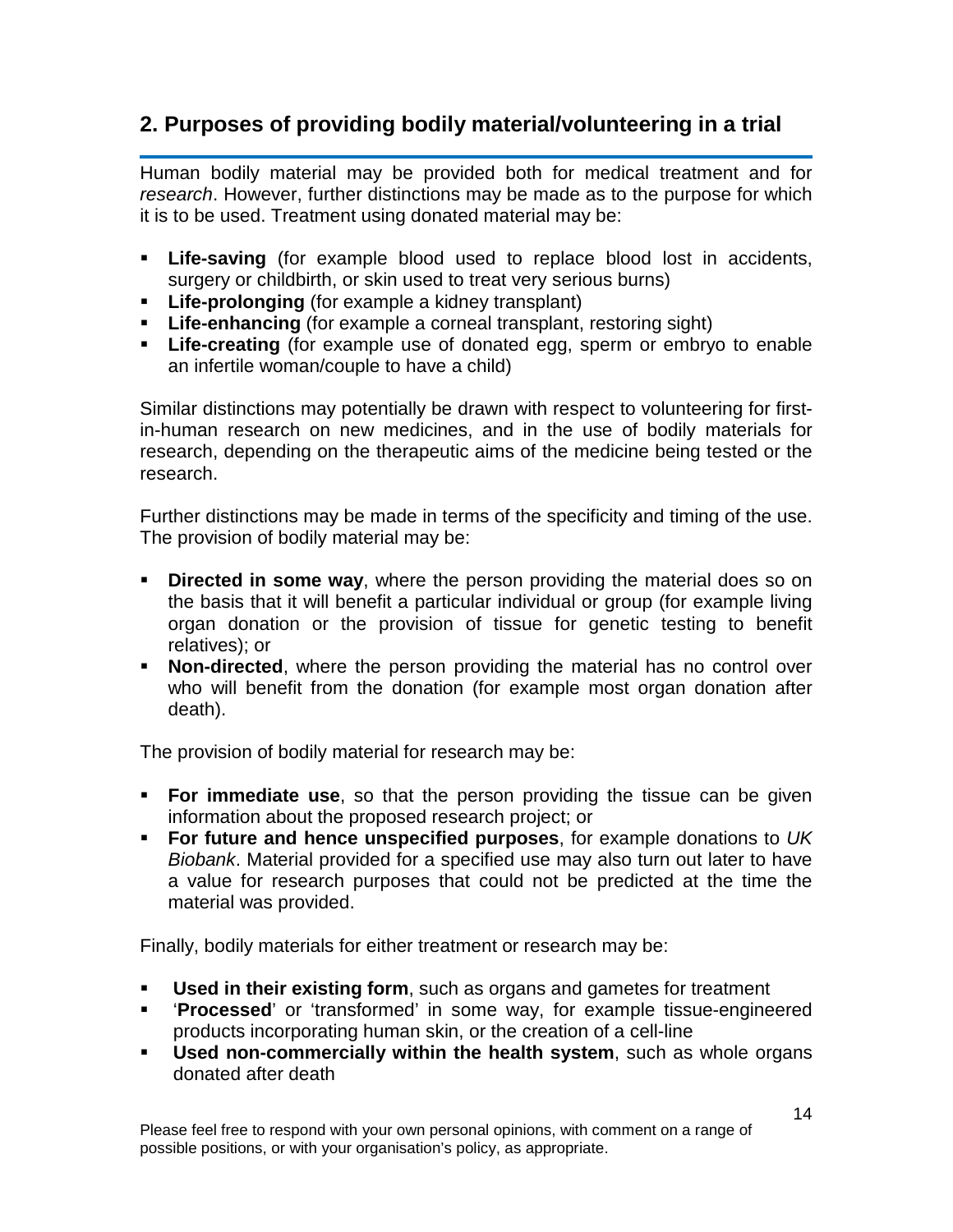Potentially used **within a commercial environment***,* such as tissue provided to tissue banks or donated gametes used in private fertility clinics.

#### **Questions**

- 6. Are there any additional purposes for which human bodily material may be provided that raise ethical concerns for the person providing the material?
- 7. Would you be willing to provide bodily material for some purposes but not for others? How would you prioritise purposes?\*
- 8. Would your willingness to participate in a first-in-human trial be affected by the purpose of the medicine being tested? How would you prioritise purposes?\*

*\* Some respondents (for example organisations) may wish to respond to these questions by commenting on whether they believe any purposes should be singled out for any form of special treatment or priority)*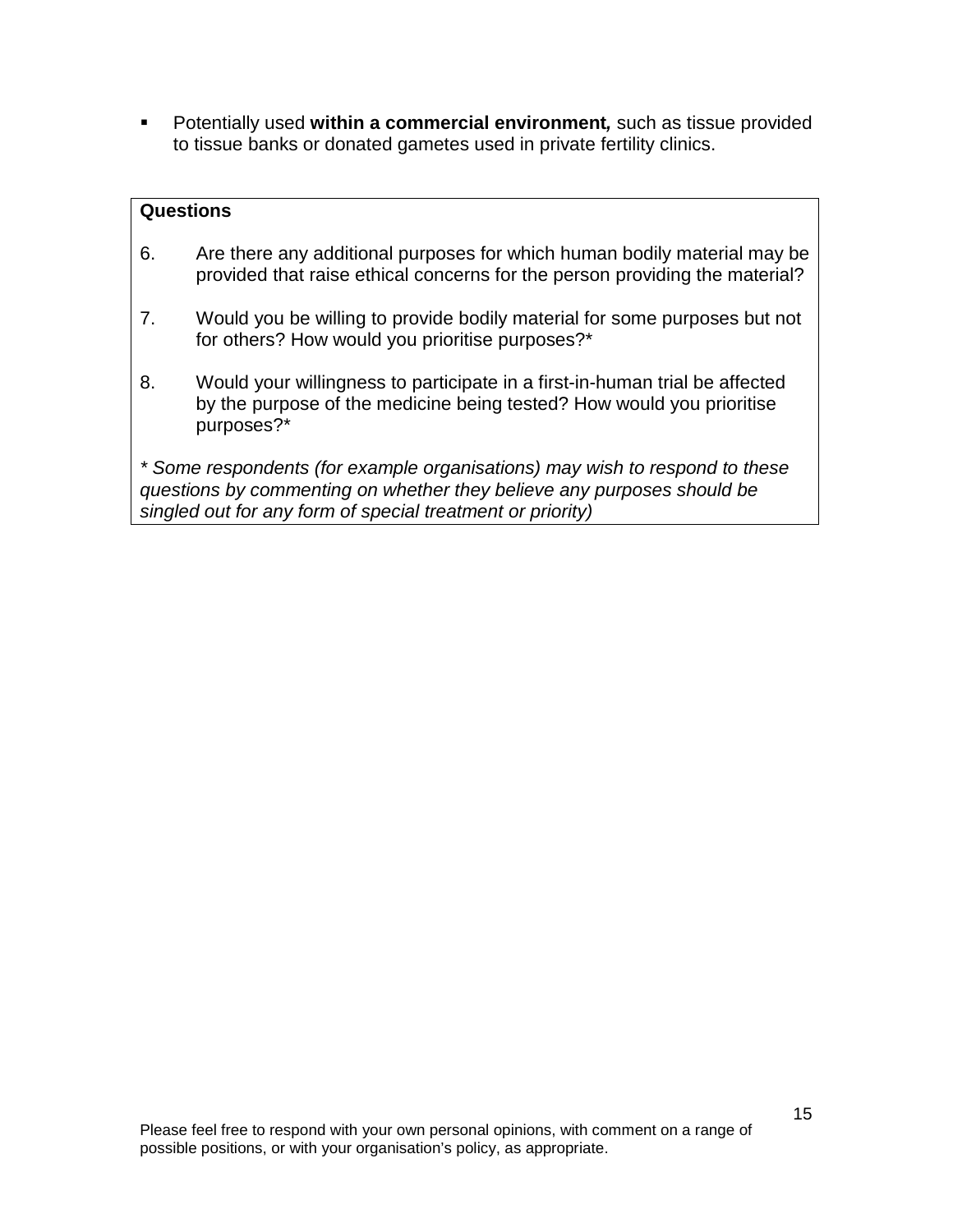#### <span id="page-15-0"></span>**3. Ethical values at stake**

The use of bodily material in treatment and research, and the recruitment of human volunteers in first-in-human trials, generate a number of (sometimes competing) ethical concerns. These concerns become particularly acute where there is a potential shortfall in donors/volunteers in some areas, and hence the question arises as to how far public or private bodies may go in actively encouraging, or indeed incentivising, people to provide their bodily material or to volunteer for a trial. They are also central in considering issues around control and ownership of our bodies and material deriving from our bodies, and in determining the role of consent. A number of relevant ethical values are listed below, with links to a more detailed account of each in the glossary.

*Altruism:* the emphasis on donation as a selfless *gift* to others without expectation of remuneration. Altruistic giving may be to strangers, or may take place within the context of family or other relationships

**Autonomy:** widely understood as underpinning our entitlement to control our own bodies, because they are 'ours'

*Dignity***:** encapsulating ideas of the special status of the human body and associated with concerns that putting a price on any part of a human body would 'commodify' it in a way incompatible with its unique status

*Justice***:** concerned with a 'fair' distribution of benefits and burdens within or between societies, and also with notions of 'fair recompense' for the donor or volunteer

*Maximising health and welfare***:** aiming to achieve the best possible outcomes for the greatest number, minimising harm and maximising benefit overall

**Reciprocity:** providing benefits or services to another as part of a mutual exchange

**Solidarity:** the idea that 'we're all in this together', with a recognition of mutual obligations and mutual support within a community based on geography or on shared interests.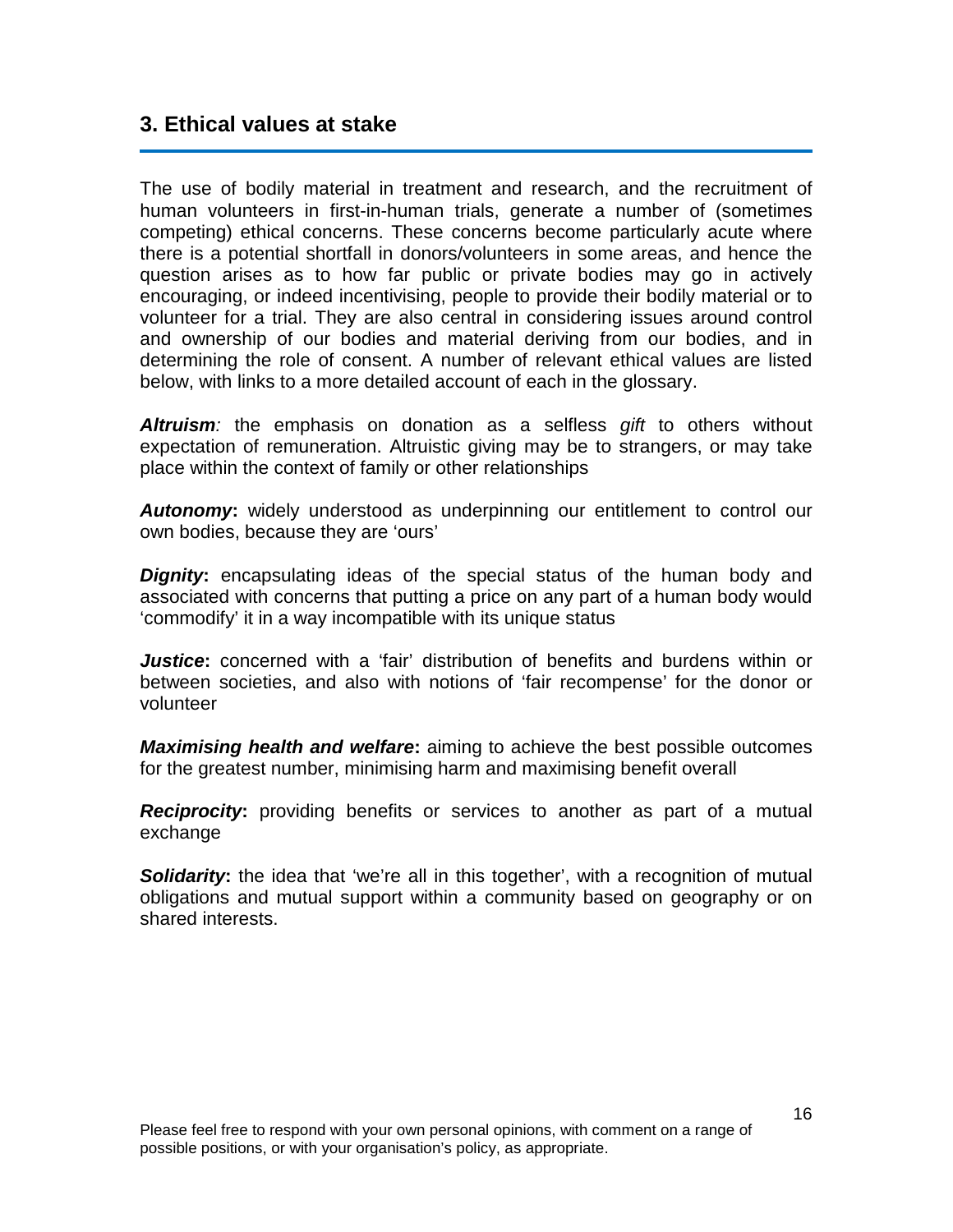#### **Questions**

- 9. Are there any other values you think should be taken into consideration?
- 10. How should these values be prioritised, or balanced against each other? Is there one value that should always take precedence over the others?
- 11. Do you think that it is in any way better, morally speaking, to provide human bodily material or volunteer for a first-in-human trial for free, rather than for some form of compensation? Does the type or purpose of bodily material or medicine being tested make a difference?
- 12. Can there be a moral duty to provide human bodily material, either during life or after death? If so, could you give examples of when such a duty might arise?
- 13. Can there be a moral duty to participate in first-in-human trials? If so, could you give examples of when such a duty might arise?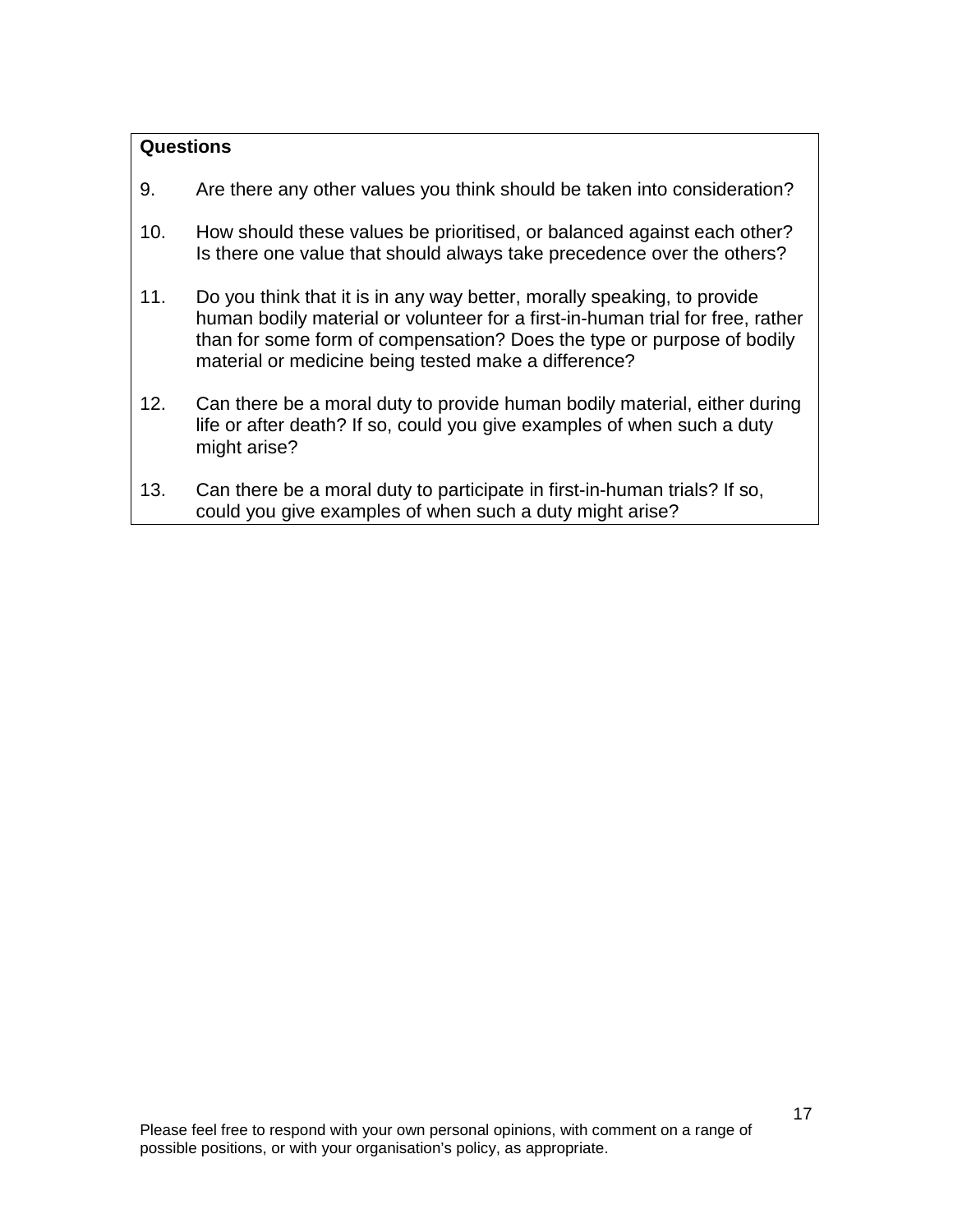# <span id="page-17-0"></span>**4. Responding to demand**

#### <span id="page-17-1"></span>**Supply and demand**

There is constant pressure within the UK to meet the demand for some types of human bodily material. Demand significantly exceeds supply both for whole *organs* for transplantation and for *gametes/embryos* for infertility treatment and research; the gap between supply and demand is particularly acute for those of non-white ethnic origin. Supplies of *blood* are under constant pressure, and while supplies of *tissue* for research and treatment are usually adequate, short-term shortages of particular forms of tissue for treatment can arise in emergencies. Commercial researchers may also at times experience difficulties in accessing material donated within the public sector. Transplant and fertility *'tourism'*, where patients go to other countries where organs and gametes are more readily available to them, is widely reported. Some form of payment is generally assumed to be necessary in order to recruit the requisite number of volunteers to participate in first-in-human trials.

#### **Question**

14. Is it right always to try to meet demand? Are some 'needs' or 'demands' more pressing than others?

#### <span id="page-17-2"></span>**Current regulatory framework**

The current law in the UK permits different forms of incentive, compensation or recognition to encourage people to provide different forms of bodily material or participate in a first-in-human trial:

- Blood, organs and tissue for transplantation: no direct payments permitted. Living organ donors can claim directly incurred *expenses*, including loss of earnings, as can bone marrow donors. Regular blood donors receive awards, such as colour-coded donor cards, key fobs and certificates in recognition of their contribution.
- Gametes and embryos: no direct payments permitted. Donors may recoup *expenses*, although compensation for lost earnings is capped. Free or reduced-cost fertility treatment may be offered in return for the donation of eggs either for others' treatment or for research.
- Participants in *first-in-human trials*: payments are permitted, with the level of payment to be offered set by those running the trial, subject to the approval of the relevant ethics committee. Industry guidance recommends a payment model based on the minimum wage and emphasises that payment must never be related to risk.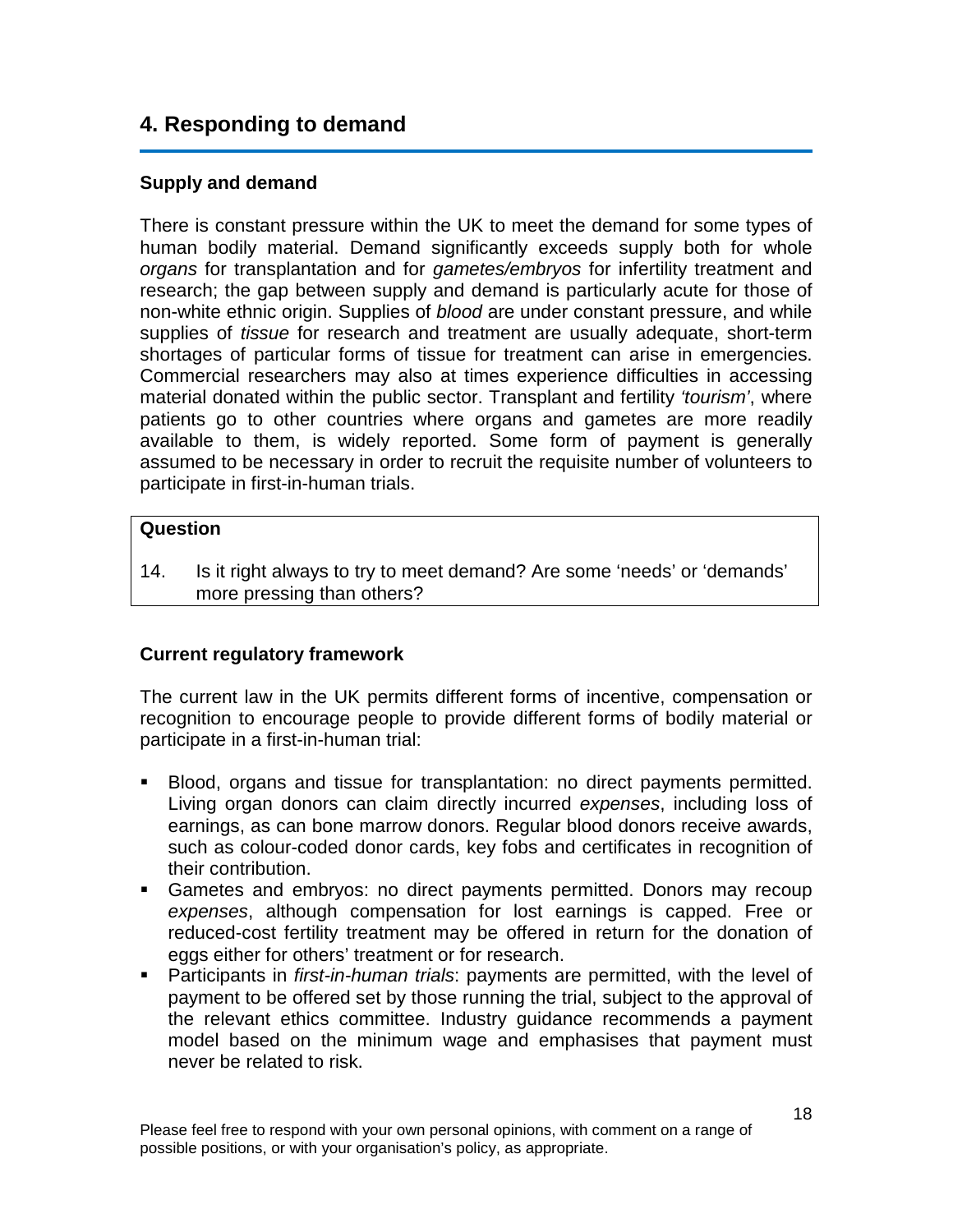#### **Question**

15. Should different forms of incentive, compensation or recognition be used to encourage people to provide different forms of bodily material or to participate in a first-in-human trial?

#### <span id="page-18-0"></span>**Increasing supply**

**Recent UK initiatives** to increase the supply of bodily material, particularly organs, have included:

- **IMPRO** Improvements in *transplant infrastructure* to maximise donations after death
- **Increased public awareness, for example through prominent campaigns**
- The introduction of *'paired'* or *'pooled'* living organ donations
- The introduction of 'stranger' living organ donation, where donors give a kidney to a stranger in a similar fashion to blood donation
- Making greater use of the organs that are already available, for example through the use of *'extended criteria'* donors.
- Permission, on a case-by-case basis, for the creation of *'saviour siblings'* whose cord blood can be harvested to treat an older sibling suffering from a serious inherited disorder.

Many **other approaches** have been put forward as to the best way to respond to shortages in various forms of human bodily material, and the best known of these are outlined below:

- Greater use of *non-financial tokens of gratitude* such as private letters of thanks or inclusion in public memorials
- Use of *'non-cash' incentives* with some (small) monetary value, such as Tshirts, mugs and vouchers, for example to encourage wider participation in blood donation
- Various forms of *financial incentive* for gamete donors and living organ donors. Such payments could range from more generous compensation arrangements for *expenses* and inconvenience, through a regulated system for selling organs/gametes at non-market rates to a governmental organisation, to a fully-fledged free market
- **Introduction of financial incentives for donation after death, such as meeting** funeral expenses
- **Introduction of** *'opt-out'* or *mandated choice* systems for organ donation after death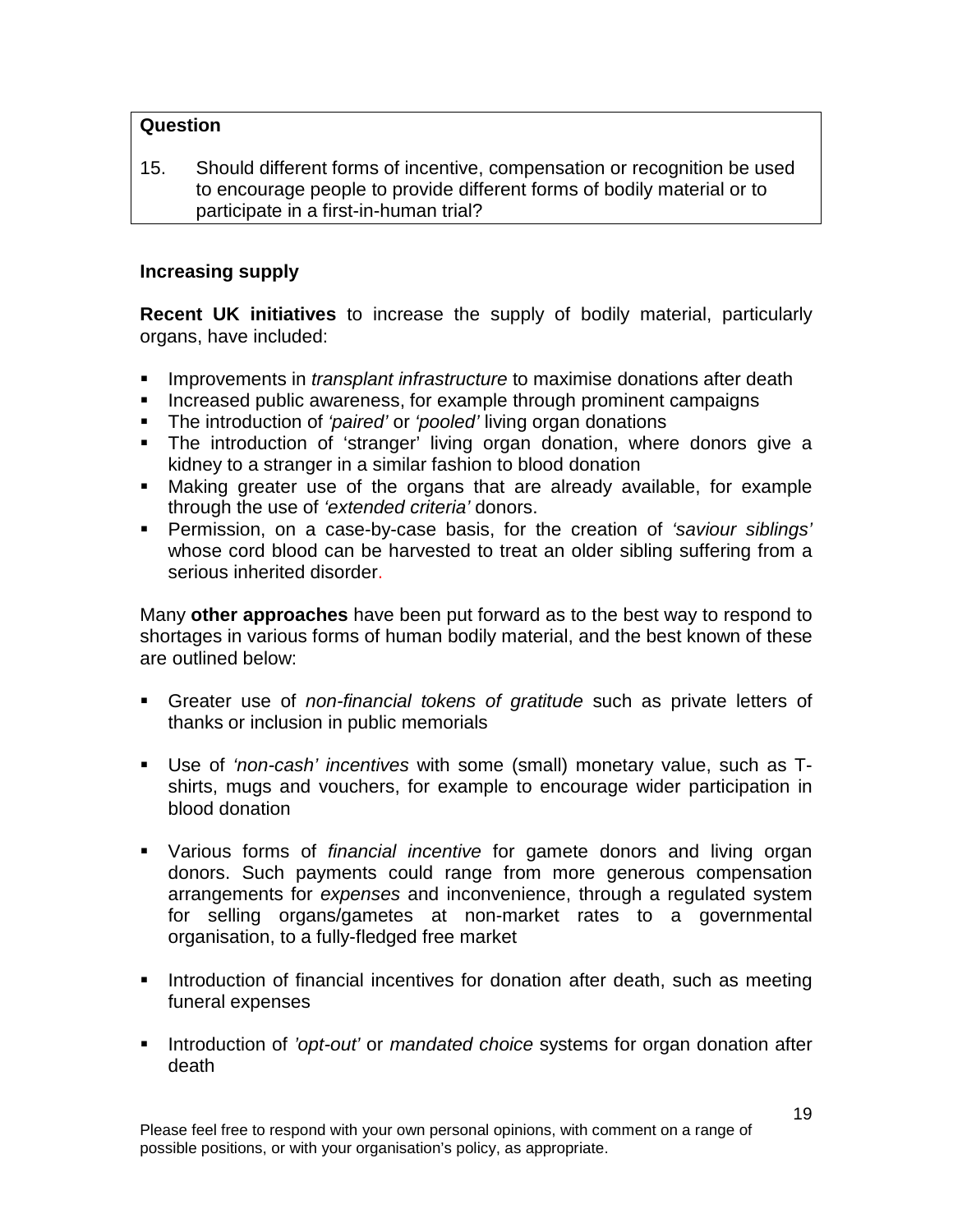- Introduction of some form of *'benefit sharing'*, under which those providing bodily material would enjoy non-financial benefits linked with their donation such as priority for an organ if in the future they come to need one
- **IMPROVED Systems to make it easier for researchers to access blood or tissue** samples 'left-over' after diagnostic procedures or treatment
- Expanding further the circumstances in which the provision of bodily material is permitted, for example by rescinding the current ban on the use of *eggs* (see *gametes*) from deceased donors, or facilitating organ donation from people who die from a cardiac arrest outside hospital (so-called uncontrolled *donation after cardiac death*).

#### **Questions**

*If your answers to any of Questions 16-19 below would depend on the nature or purpose of the bodily material or the medicine being tested in the trial, please say so and explain why.*

- 16. Are there forms of incentive that are unethical in themselves, even if they are effective? Does it make any difference if the incentive is offered by family or friends, rather than on an 'official' basis?
- 17. Is there any kind of incentive that would make you *less* likely to agree to provide material or participate in a trial? Why?\*
- 18. Is there a difference between indirect compensation (such as free treatment or funeral expenses) and direct financial compensation?
- 19. Is there a difference between compensation for economic losses (such as travelling expenses and actual lost earnings) and compensation/payment for other factors such as time, discomfort or inconvenience?

\* *Some respondents (for example organisations) may wish to respond to this question by commenting on whether they believe any forms of incentives can be counter-productive*

#### <span id="page-19-0"></span>**Alternatives to increasing supply**

The approaches described above all focus on how people may be motivated or incentivised to provide bodily material, hence increasing supply. New scientific developments, on the other hand, may in the future reduce, or replace altogether, some uses of bodily material, hence potentially reducing demand. Examples include: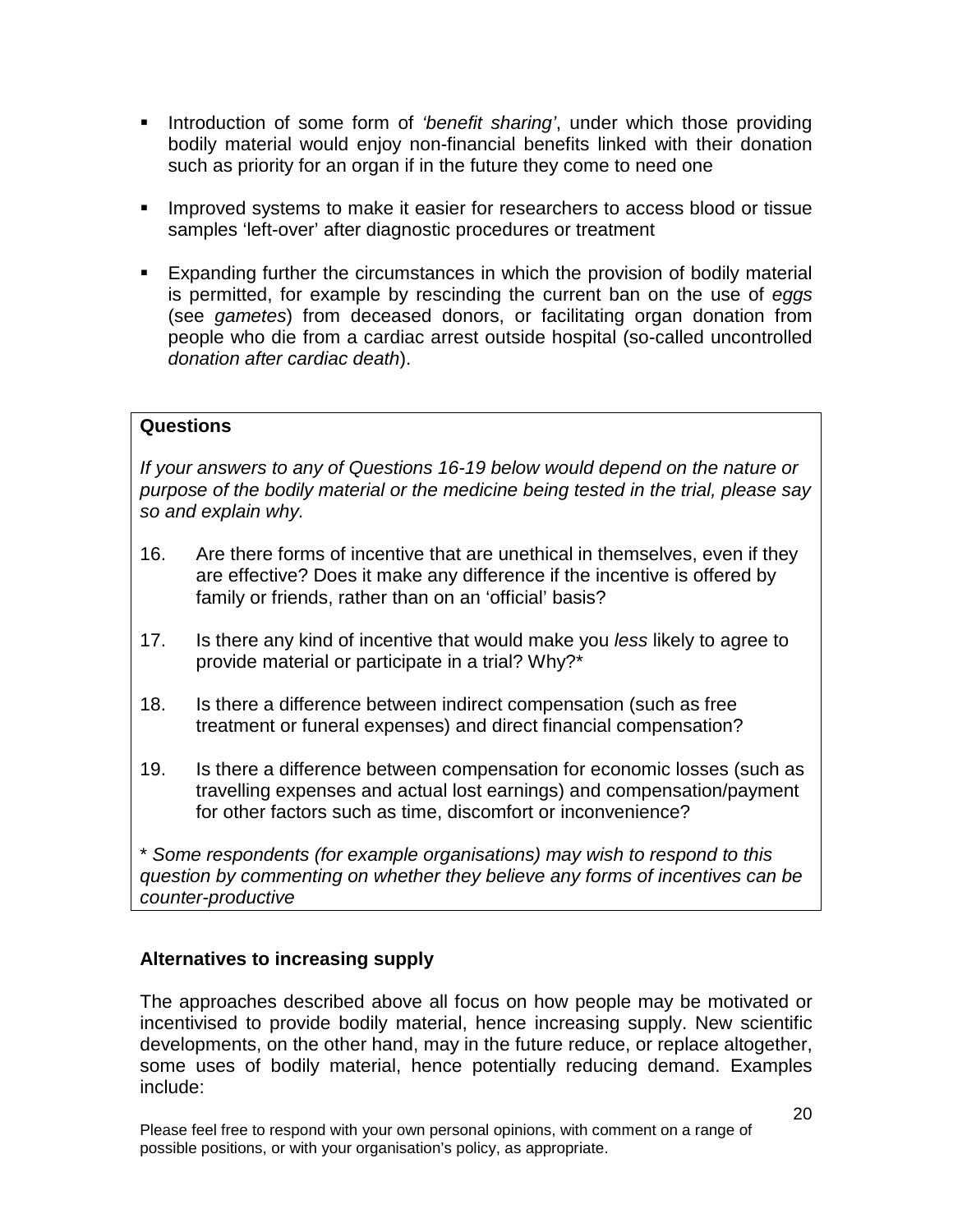- Technical improvements in egg freezing that may make it possible in the future for women to use their own eggs when they would otherwise have had to contemplate using donated eggs
- Mechanical alternatives to donated organs, such as '*ventricular assist device*' technology used instead of a heart transplant
- Development of artificial tissues for transplantation, such as *artificial corneas*.

It should, however, be noted that the relationship between supply and demand for human bodily material is a complex one, and that the development of alternatives may lead to more people overall being treated, rather than necessarily reducing demand. Those currently considered 'too ill' to be placed on a transplantation list, for example, may still have the potential to benefit if an organ becomes available; and further developments in medical science may lead to an increasing number of transplants becoming clinically appropriate.

#### **Question**

20. Are you aware of any developments (scientific or policy) which may replace or significantly reduce the current demand for any particular form of bodily material or for first-in-human volunteers? How effective do you think they will be?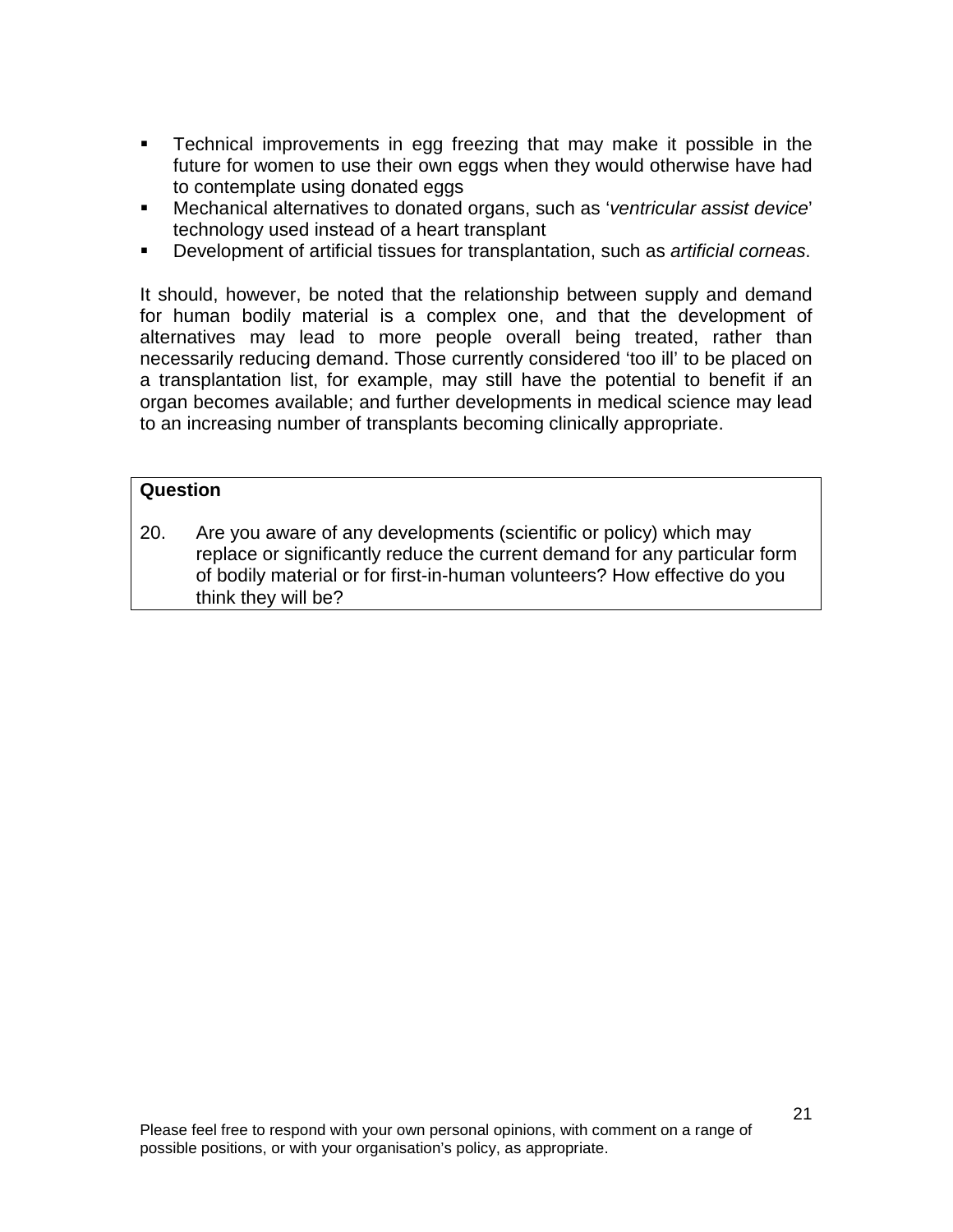## <span id="page-21-0"></span>**5. The role of consent**

#### <span id="page-21-1"></span>**Valid consent**

The consent of participants in both medical research and medical procedures is a standard ethical and legal requirement around the world. In the UK, the common law governs both consent to treatment (which legally would encompass consent to the procedures involved in providing bodily material as a living donor) and consent to research participation. The consent requirements for the storage and use of material from living donors, and for the removal, storage and use of bodily material after death, are set out in the Human Tissue Act 2004 which governs England, Wales and Northern Ireland. The equivalent legislation in Scotland is found in the Human Tissue (Scotland) Act, where the term 'authorisation' rather than consent is used.

Both common law and the Code of Practice on consent issued under the Human Tissue Act require that, for consent to be *valid*, the person giving consent must:

- **have the legal capacity to make this particular decision;**
- have been provided with information about the nature and purpose of the procedure; and
- be acting voluntarily, without pressure or undue influence being exerted.

There is controversy as to whether the offer of any significant incentive – whether in the form of direct cash payments or indirect financial benefits such as free or reduced fees for IVF treatment – could act as a form of '*undue influence*' on the person concerned, thus invalidating their consent. On the one hand, it is suggested that such incentives may encourage people in need of money to accept risks that they would otherwise have rejected; on the other hand, it is argued that an incentive simply increases the range of options open to the person, and that it cannot be coercive to offer them the choice.

Concerns about potential coercion may also arise in the family context, where there may be strong, if often hidden, pressures on one family member to provide bodily material such as an organ or bone marrow for another. It may be very difficult to distinguish between such coercion, and circumstances where a family member voluntarily donates through a sense of duty or responsibility within the family.

#### **Questions**

*If your answers to Questions 21 or 22 below would depend on the nature or purpose of the bodily material or of the drug being tested in the trial, please say so and explain why.*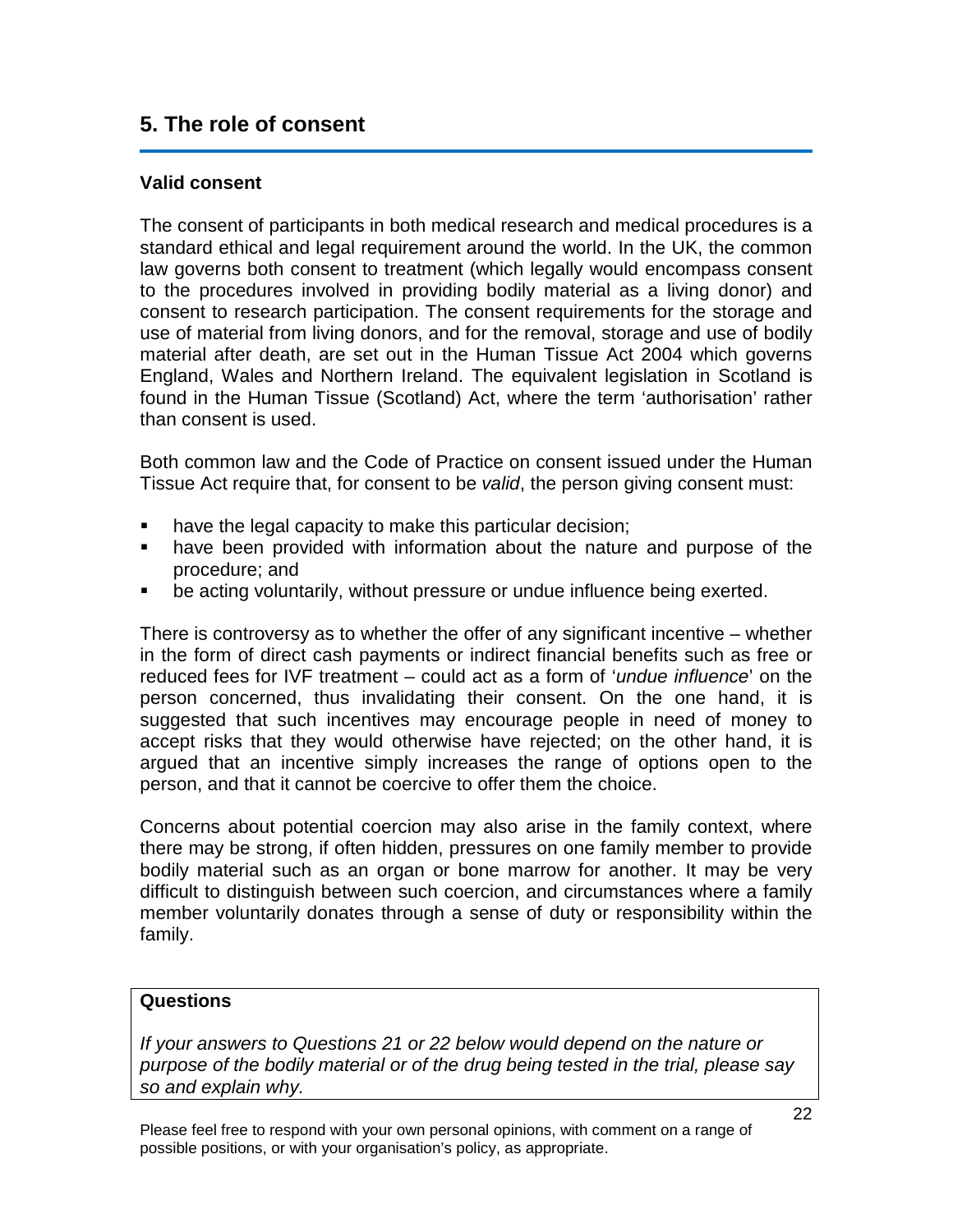- 21. In your opinion are there any forms of encouragement or incentive to provide bodily material or participate in first-in-human research that could invalidate a person's consent?
- 22. How can coercion within the family be distinguished from the voluntary acceptance of some form of duty to help another family member?

#### <span id="page-22-0"></span>**Consent for future unknown ('secondary') uses of bodily material**

When a person gives their consent to the use of their bodily material for research purposes, this may be a 'specific' consent for a particular research project or a 'generic' consent authorising its use in any (ethically approved) research project in the future. Generic consent is preferred by researchers because of the possibility that the bodily material may have valuable research uses that cannot be predicted at the time the material was provided and the difficulties involved in tracing people potentially many years later.

If generic consent to research is not given at the time the person provides the material, then researchers will usually only be able to use it in a new research project if they are able to contact the person who provided the material, and ask for their consent again. However, the Human Tissue Act makes an exception to the general consent principle, allowing additional future research use of bodily material from a living donor without explicit consent if:

- the researcher is not in a position to identify the person from whom the material came; and
- a Research Ethics Committee has approved the research proposal, in the knowledge that explicit consent to this use of the material has not been obtained.

'Residual' blood or tissue left over from diagnostic procedures or surgery may similarly be used for research without explicit consent if a Research Ethics Committee approves and the researcher cannot identify the person from whom the material came.

#### **Question**

23. Are there circumstances in which it is ethically acceptable to use human bodily material for additional purposes for which explicit consent was not given?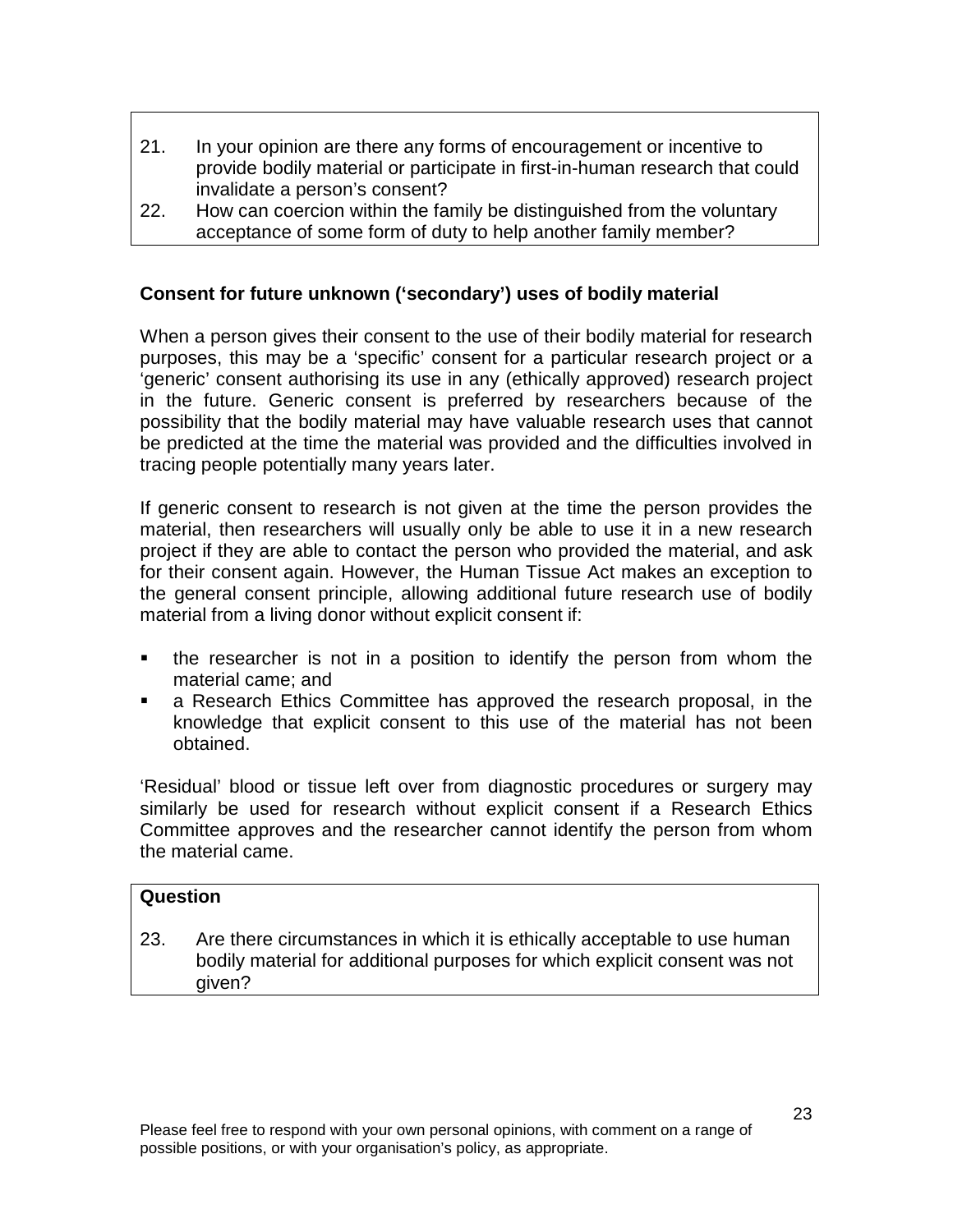#### <span id="page-23-0"></span>**Role of families: living donation**

Where an adult has the capacity to decide for themselves whether or not to provide some form of bodily material whilst living, only that adult can provide consent. In England, Wales and Northern Ireland, a child of sufficient maturity and understanding can provide valid consent to the donation, storage and use of bodily material such as bone-marrow, although court approval is additionally required for the donation of an organ or part organ. If the child is not legally 'competent' in this way, or prefers not to make the decision, a person with parental responsibility may do so, on the basis of the child's best interests.

An adult who lacks capacity to make a decision to provide bodily material for use in medical treatment may only do so if it is judged to be in the person's best interests, and court approval must be sought for the donation of solid organs, bone marrow or peripheral blood stem cells. Participation in research (which may include providing bodily material such as blood samples) is only lawful if the research has the capacity to benefit that person, or where the risk involved is 'negligible'.

In Scotland, a 'child' is defined as under 16 years of age and young people of 16 and above therefore count as adults. Children under 16 and adults who lack capacity to decide for themselves are not permitted to donate organs or part organs as living donors, unless the organ or part organ is being removed as part of their own treatment. However, they may donate bone marrow or peripheral blood stem cells subject to a number of protections.

#### **Question**

24. Is there a difference between making a decision on behalf of yourself and making a decision on behalf of somebody else: for example for your child, or for an adult who lacks the capacity to make the decision for themselves?

#### <span id="page-23-1"></span>**Role of families: donation after death**

Under the Human Tissue Act (which governs England, Wales and Northern Ireland), an adult may consent in advance to the removal and use of some or any part of their body after death. Family members have no right in law to override this decision and refuse to permit donation after the person's death, although in practice hospitals are very unlikely to remove material in the face of family opposition. Adults may also nominate a person to make the decision about donation on their behalf. If the deceased person has neither given consent nor nominated a representative during their lifetime, then a person in a *'qualifying relationship'* with him or her at death can be asked to decide.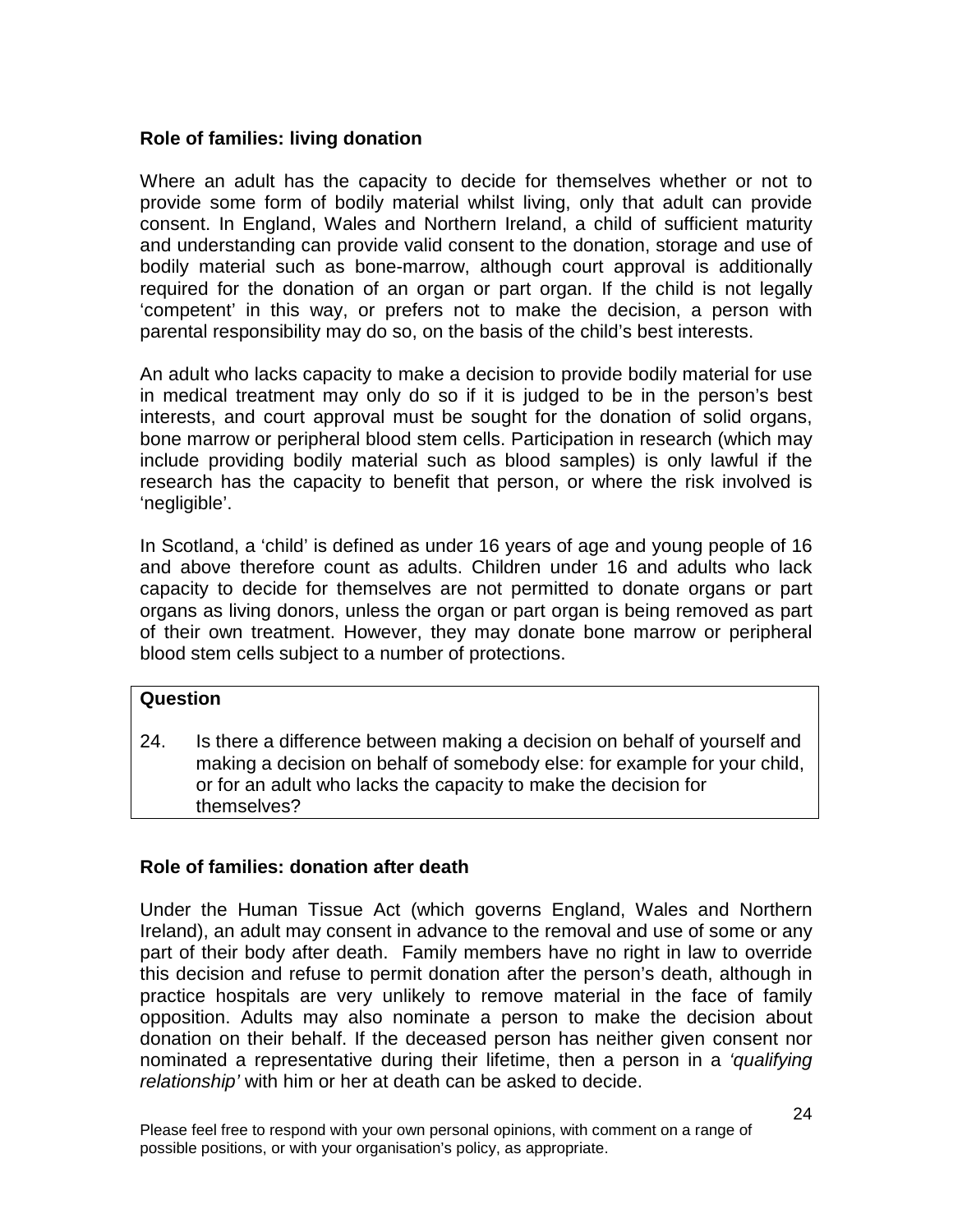Children and young people under 18 who have sufficient maturity and understanding may give advance consent to the removal of bodily material after death in the same way as an adult, although the Human Tissue Act Code of Practice emphasises the importance of discussing the child's decision with the family. Otherwise, those with parental responsibility will be asked to decide. In Scotland, children are entitled to give their own authorisation to the use of their bodily material after death from the age of 12.

#### **Question**

25. What part should family members play in deciding whether bodily material may be used after death (a) where the deceased person's wishes are known and (b) where they are unknown? Should family members have any right of veto?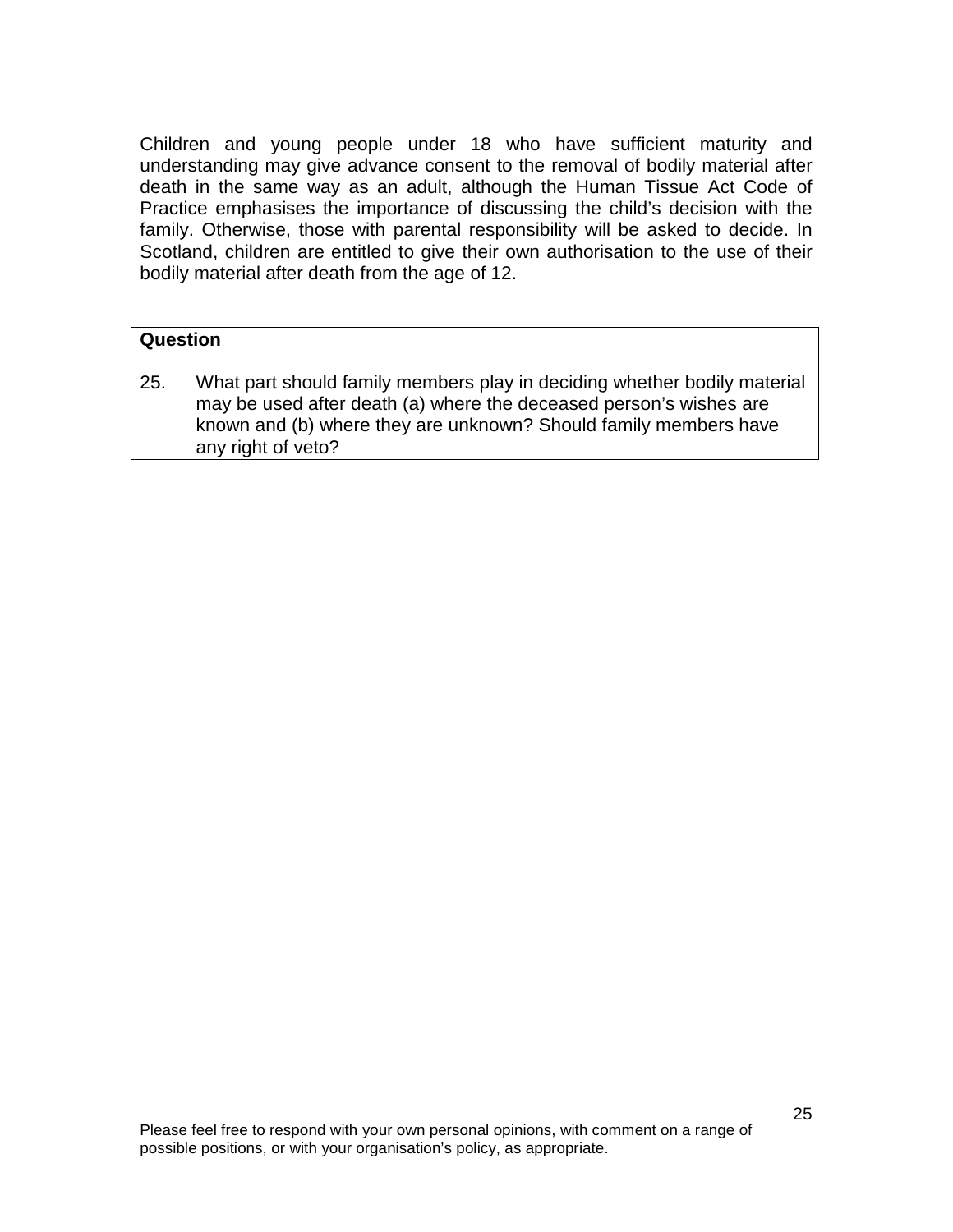# <span id="page-25-0"></span>**6. Ownership and control**

#### <span id="page-25-1"></span>**Property rights**

There is a long legal tradition in the UK and many other countries that there can generally be *no property* rights in a human body, living or dead. Our rights in connection with our own bodies are not legally those of 'ownership', and we cannot be owned by others. However, the courts have in certain circumstances been willing to recognise exceptions to this rule, particularly in relation to body parts. It is now well established that the 'application of human skill' may turn a body part into property: preserved human body parts used for training surgeons, for example, have been held to be property and hence protected by the law of theft.

In 2009, the Court of Appeal extended this exception further, by holding that sperm was capable of being the property of the men who had produced it, in circumstances where it had been frozen on behalf of men undergoing chemotherapy (in order to protect their fertility) and then by error destroyed. The Court made clear that it did not base its finding on the fact that human skill had been used to freeze the sperm, commenting that "developments in medical science now require a re-analysis of the common law's treatment of and approach to the issue of ownership of parts or products of a living human body".

Issues of property ownership are clearly closely interlinked with questions of financial gain and concerns about the 'commodification' of human body parts. Once human bodily material has been transformed through the application of skill, third parties may sometimes be able to use it for commercial purposes. The individual providing the material, however, is not necessarily entitled to benefit commercially.

#### **Questions**

*If your answers to Questions 27 or 28 below would depend on the nature or purpose of the bodily material or medicine being tested, please say so and explain why.*

- 26. To whom, if anyone, should a dead body or its parts belong?
- 27. Should the laws in the UK permit a person to sell their bodily material for all or any purposes?
- 28. Should companies who benefit commercially from others' willingness to donate human bodily material or volunteer in a trial share the proceeds of those gains in any way? If so, how?

Please feel free to respond with your own personal opinions, with comment on a range of possible positions, or with your organisation's policy, as appropriate.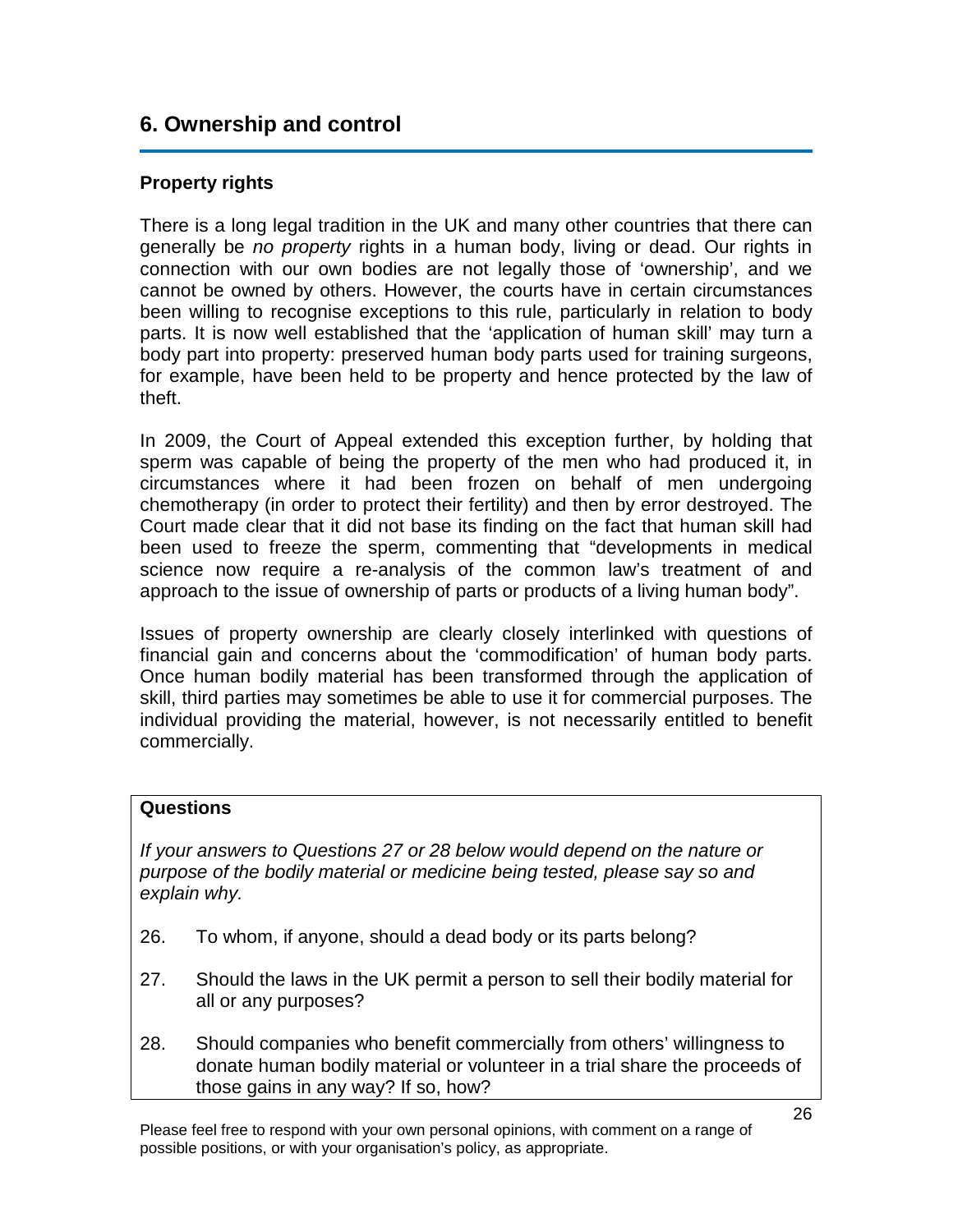#### <span id="page-26-0"></span>**Control**

Although courts and governments have been reluctant to recognise any general form of property ownership in the human body, there is a widespread acknowledgment of the importance people place on being able to control or dispose of their own bodies. In medical treatment and research during life, recognition of a person's right to control their own body is expressed through the requirements for *valid consent*. Public anger about the retention of organs at Alder Hey Hospital and Bristol Royal Infirmary demonstrated the strength of feeling also attached to the desire for individuals and their families to be able to determine what happens to human bodies after death. The regulatory frameworks introduced by both the Human Fertilisation and Embryology Act and the Human Tissue Act are based on a system of consent, thus providing some degree of control but without granting any legal right of ownership. There is, however, no absolute right of control over one's own body: the state and/or public opinion may put limits on how people use their bodies, for example through the regulation of working hours or prohibition on certain drugs.

The degree of control that people who provide bodily material may exercise over its use often depends on the type of material. Gamete donors, for example, are given the opportunity on the consent form of specifying restrictions on the use of their donation. So, for example, a woman could donate specifically to a sister or friend. Living donors of organs, and of tissues such as bone marrow and cord blood, may also specify the person who will benefit from their donation, but only in exceptional cases may any such conditions be placed on organs donated after death. Those providing bodily material of any kind may also exert a limited degree of control by choosing to give consent to one kind of usage and not another, for example by consenting to use for treatment purposes but not for research. They may also withdraw their consent at any time before the material is used.

#### **Question**

29. What degree of control should a person providing bodily material (either during life or after death) have over its future use? If your answer would depend on the nature or purpose of the bodily material, please say so and explain why.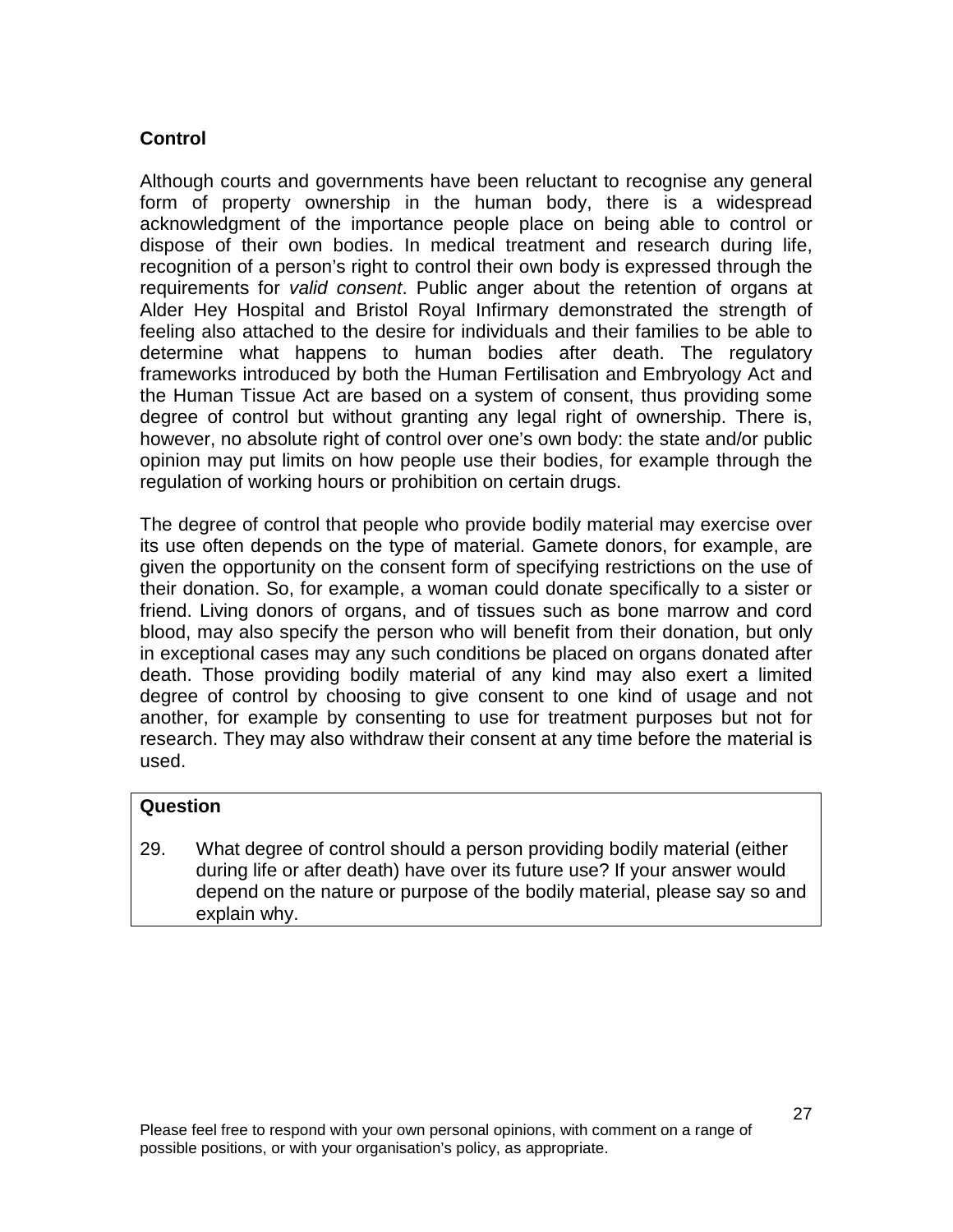# <span id="page-27-0"></span>**7. Any other issues**

#### **Question**

30. Are there any other issues, connected with our Terms of Reference, that you would like to draw to our attention?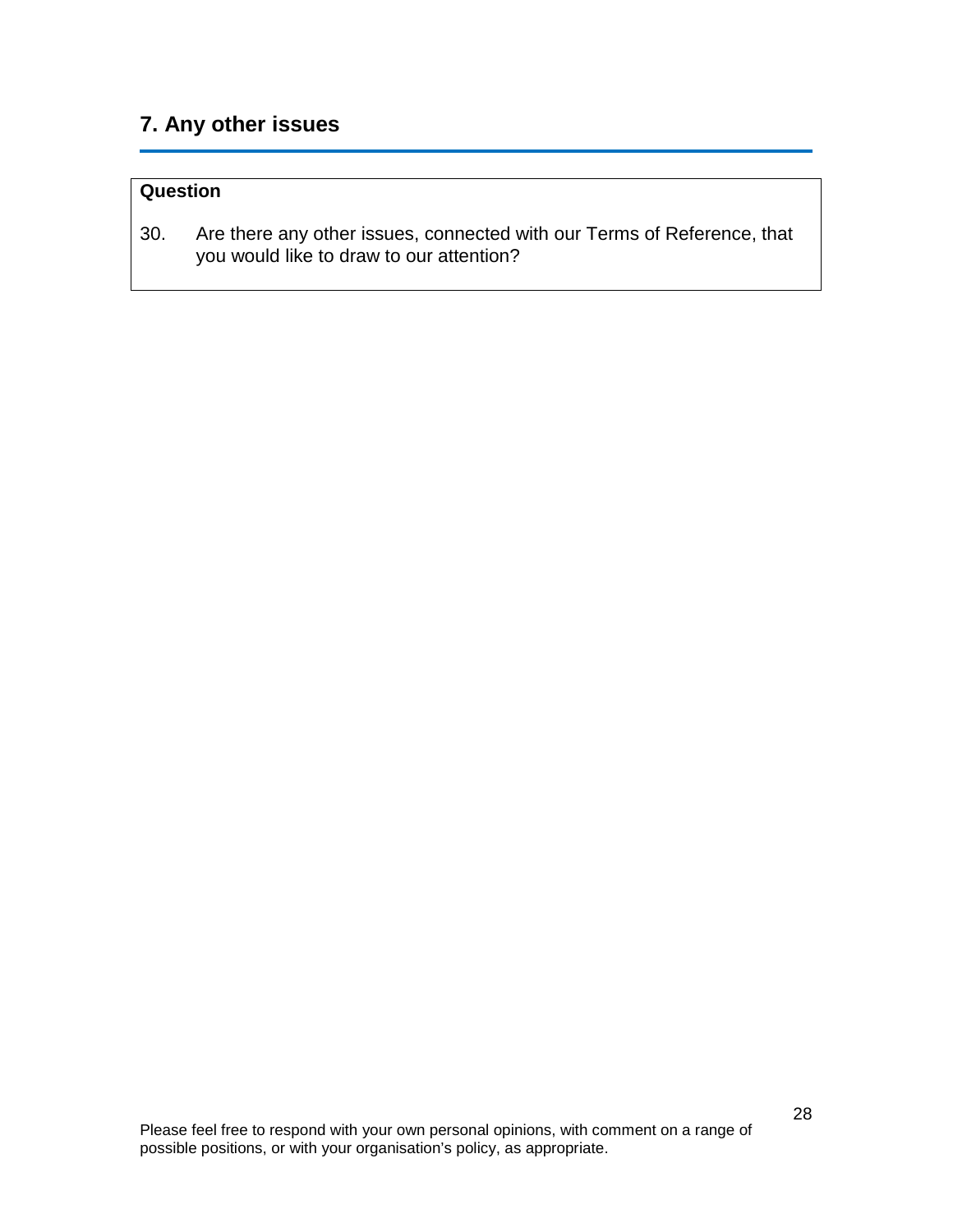### <span id="page-28-0"></span>**Glossary**

**Altruism.** The basis of blood and organ donation in the UK has, from the start, been presented as one of altruism, understood as a selfless gift to others without expectation of remuneration.<sup>[1](#page-28-1)</sup> The widespread support for this model for donation is found in descriptions such as 'giving the gift of life', and contrasts with the common portrayal of those paid to participate in first-in-human clinical trials as 'human guinea-pigs'.<sup>[2](#page-28-2)</sup> A strong emphasis on altruism is found in the EU Tissues and Cells Directive which states firmly that "as a matter of principle, tissue and cell application programmes should be founded on the philosophy of voluntary and unpaid donation, anonymity of both donor and recipient, altruism of the donor and solidarity between donor and recipient."<sup>[3](#page-28-3)</sup> Some argue, however, that a model of individual altruism no longer sits easily in the more commercial world of modern health care. [4](#page-28-4) Others express concern that the traditional altruistic model can often be subject to hidden coercive pressures, as when patients on a transplant list might 'expect' a suitable relative to donate an organ to help them. $5$ 

**Artificial corneas**: Corneal substitutes are being developed both in response to the shortage of donated corneas, and with the aim of overcoming clinical problems involved in the use of donated material such as rejection by the immune system.<sup>[6](#page-28-6)</sup>

**Autonomy** is widely understood as underpinning our entitlement to control our own bodies, because they are 'ours'. Respect for autonomy is shown primarily through the importance placed on consent: valid consent must be given before bodily material may be taken, and before a person participates in a first-in-human trial. Concerns about coercion and 'undue inducement' undermining valid consent similarly reflect the importance attached to ensuring that decisions about a person's body are freely and autonomously made by the person concerned. More controversially, it may also be argued that respect for autonomy should entail permitting people to do what they wish with their own bodies, including selling their own bodily material as a commercial transaction.

<span id="page-28-1"></span> <sup>1</sup> Titmuss RM (1970) *The gift relationship: from human blood to social policy* (London: Allen and Unwin). <sup>2</sup> See, for example, Mandeville K (2006) My life as a guinea pig *British Medical Journal* **<sup>332</sup>**:

<span id="page-28-2"></span><sup>735.</sup>

<span id="page-28-3"></span><sup>&</sup>lt;sup>3</sup> European Union Tissues and Cells Directive, Directive 2004/23/EC, recital 18, available at:<br>http://eur-lex.europa.eu/LexUriServ/LexUriServ.do?uri=OJ:L:2004:102:0048:0058:EN:PDF.

<span id="page-28-4"></span><sup>&</sup>lt;sup>4</sup> Busby H (2006) Biobanks, bioethics and concepts of donated blood in the UK *Sociology of Health & Illness* **28(6)**: 850–65.

<span id="page-28-5"></span><sup>&</sup>lt;sup>5</sup> Scheper-Hughes N (2007) The tyranny of the gift: sacrificial violence in living donor transplants *American Journal of Transplantation* **7**: 507–11.

<span id="page-28-6"></span><sup>6</sup> Griffith M, Jackson WB, Lagali N *et al.* (2009) Artificial corneas: a regenerative medicine approach *Eye* 23: 1985–9.

<span id="page-28-7"></span>approach *Eye* **<sup>23</sup>**: 1985–9. <sup>7</sup> See, for example, the discussion in Radcliffe-Richards J, Daar AS, Guttmann RD *et al*. (1998) The case for allowing kidney sales *Lancet* **351:** 1950–2.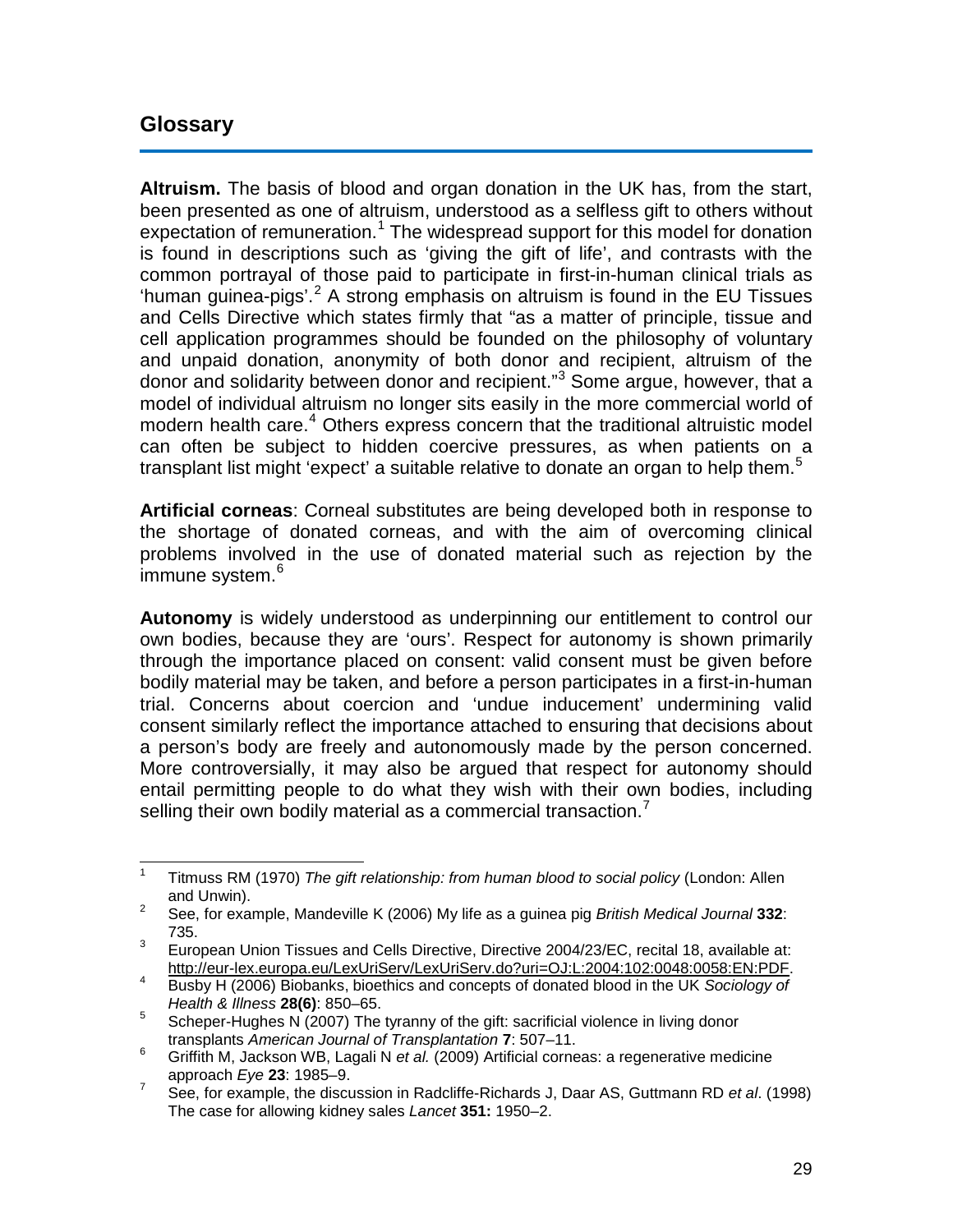**Benefit sharing:** One example of benefit-sharing in research is the approach taken by the Human Genome Organisation (HUGO) which prohibits "undue inducement through compensation" for participants in genetic research but argues that the interests of justice compel researchers to share benefits of other kinds, including education, training and health care provision, with the subjects of their research.<sup>[8](#page-29-0)</sup> One possible 'benefit' that could be offered to those committing themselves to donating after death could be the promise of priority for an organ transplant should they ever find themselves on a transplant waiting list.<sup>[9](#page-29-1)</sup>

**Blood**: A national system for blood donation has been in place in the United Kingdom since 1946, with approximately 1.4 million registered donors in England and North Wales donating through NHS Blood and Transplant.<sup>[10](#page-29-2)</sup> Supplies of blood are often under pressure, and while increased efficiency in hospitals has reduced the demand for blood supplies, in recent years the number of donors has been falling at a faster rate.<sup>[11](#page-29-3)</sup> Whole blood is used relatively rarely, for cases of really severe blood loss, and hence donated blood is usually separated into its individual components: red cells, platelets and plasma.

**Bodily material**: In this consultation document, we use the term 'bodily material' to include all forms of human biological material that can be donated for use in medicine and research, from individual cells to solid organs. See also **Tissue**.

**Dignity.** The concept of the inherent dignity, or special status, of the human body is usually traced back to the work of Immanuel Kant.<sup>[12](#page-29-4)</sup> In a Kantian view, dignity and price are essentially mutually incompatible: the maintenance of human dignity requires human beings to be beyond negotiable price. Putting a price on a human being, or on part of their body, would be to give it a relative value, while human beings are of "incomparable ethical worth".<sup>[13](#page-29-5)</sup> If this view of human dignity is accepted, then any form of financial payment, or 'commodification' of bodies or body parts would constitute a violation of human dignity, even if the person

<span id="page-29-0"></span> <sup>8</sup> Knoppers BM, Chadwick R, Takebe H *et al.* (2000) *Statement on benefit sharing* (HUGO Ethics Committee: Vancouver), available at: [http://www.hugo-](http://www.hugo-international.org/img/benefit_sharing_2000.pdf)

<span id="page-29-1"></span>[international.org/img/benefit\\_sharing\\_2000.pdf. 9](http://www.hugo-international.org/img/benefit_sharing_2000.pdf) Landry DW (2006) Voluntary reciprocal altruism: a novel strategy to encourage deceased organ donation *Kidney International* **69**: 957–9; Israel has just announced a scheme on this basis: Lavee J, Ashkenazi T, Gurman G and Steinberg D (2009) A new law for allocation of donor organs in Israel *Lancet* **375**: 1131–3.

<span id="page-29-2"></span><sup>&</sup>lt;sup>10</sup> NHS Blood and Transplant news release 26 May 2009, available at: [https://safe.blood.co.uk/PressRelease/NHSBT%20Annual%20Activity%20Eng%20and%20N](https://safe.blood.co.uk/PressRelease/NHSBT%20Annual%20Activity%20Eng%20and%20NW%20FINAL%2026%20May%202009%20(2).pdf)<br>W%20FINAL%2026%20May%202009%20(2).pdf.

<span id="page-29-3"></span><sup>&</sup>lt;sup>[11](https://safe.blood.co.uk/PressRelease/NHSBT%20Annual%20Activity%20Eng%20and%20NW%20FINAL%2026%20May%202009%20(2).pdf)</sup> NHS Blood and Transport (2009) Strategic plan 2009/12 (London: NHS Blood and Transplant), p3, available at:<br>http://www.nhsbt.nhs.uk/downloads/board papers/mar09/strategic plan 09 13.pdf.

<span id="page-29-4"></span>https://www.nharonhardom.nhs.uk/downloads/board\_papers/maros/strategic\_plan\_000\_13.pdf . 12<br>See, for example, Cohen CB (1999) Selling bits and pieces of humans to make babies: the gift of the magi revisited *Journal of Medicine and Philosophy* **24(3)**: 288–306; Waldby and Mitchell (2006) *Tissue economies: blood, organs and cell lines in late capitalism* (Durham,

<span id="page-29-5"></span>NC: Duke University Press).<br><sup>13</sup> Cohen CB (1999) Selling bits and pieces of humans to make babies: the gift of the magi revisited *Journal of Medicine and Philosophy* **24(3)**: 288–306, at 292.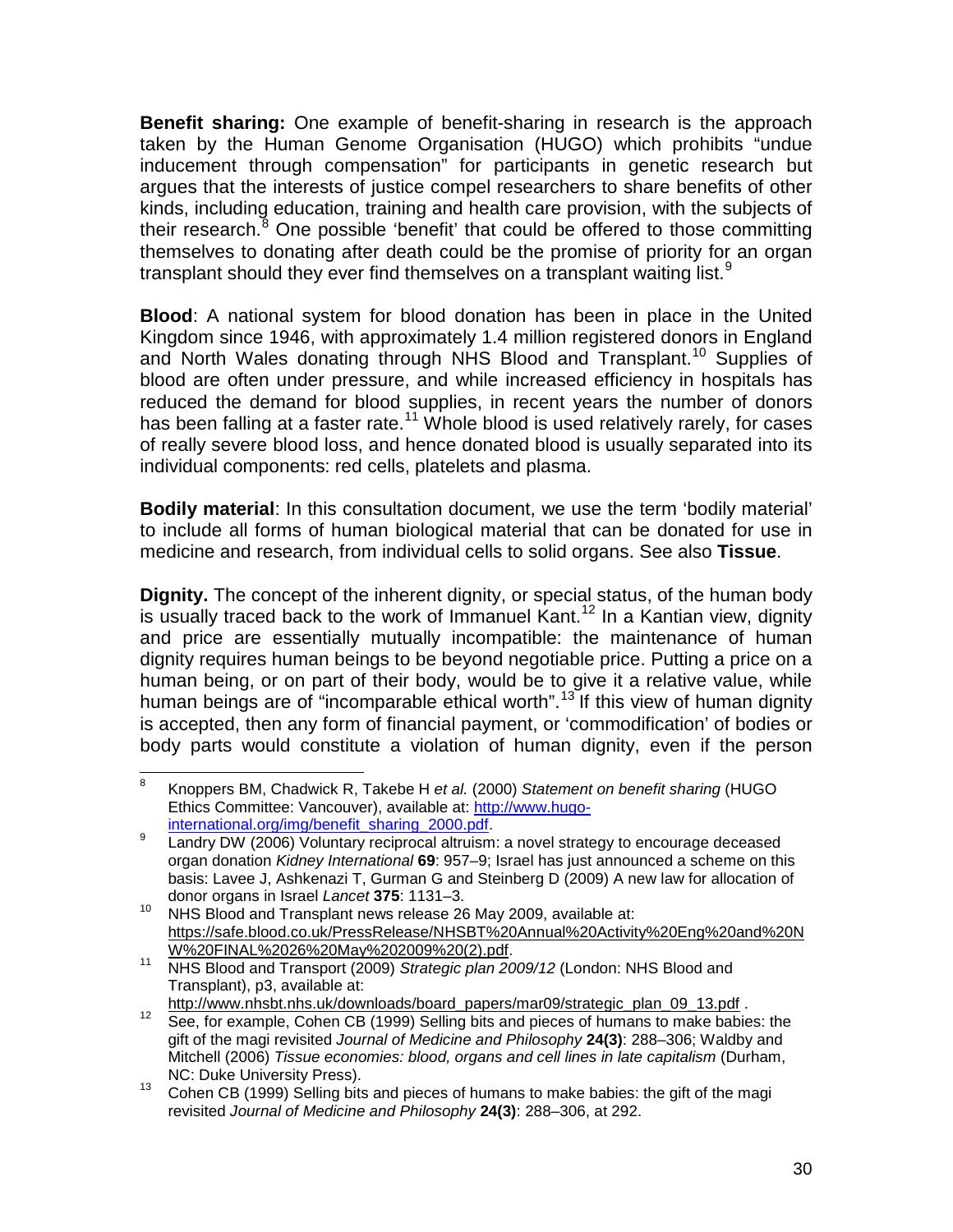concerned did not personally feel in any way degraded. Such a view is strongly challenged by some who argue that "degradation very much depends on one's own perception of what is degrading".<sup>[14](#page-30-0)</sup>

**Donation after cardiac death (DCD) donors (also known as non-heartbeating donors)**: In the UK, donation after cardiac death usually takes place where death is established by the irreversible cessation of the heart, after the withdrawal of life-sustaining cardio-respiratory support on the basis that this support is no longer in the patient's best interests.<sup>[15](#page-30-1)</sup> However, 'uncontrolled' donation after cardiac death, where the donor dies outside hospital of a heart attack, is also possible, despite the inevitable delays before organs may be obtained. French researchers recently suggested that, for kidneys, such donors could provide a "significant proportion of the functional organs provided for transplant".<sup>[16](#page-30-2)</sup>

**Donors**: those who provide human bodily material for use in medical treatment or research. We use the term in this document to refer to anyone (alive or deceased) providing human bodily material, whether or not they receive any form of compensation for doing so. See also **Gift.**

**Expenses**: In the UK, living organ donors can claim expenses directly incurred as a result of the donation procedure, including loss of earnings due to time off work.<sup>[17](#page-30-3)</sup> Bone marrow donors may similarly be compensated for lost earnings if they need to take time off work.<sup>[18](#page-30-4)</sup> Gamete and embryo donors may also claim expenses directly incurred, including lost earnings that are directly related to the donation; however compensation for lost earnings is restricted to a maximum payment of £61.28 per day with a 'cap' of £250 per course of sperm donation or cycle of egg donation.<sup>[19](#page-30-5)</sup> Recognising the current difficulties in recruiting egg donors, the Human Fertilisation and Embryology Authority announced in

<span id="page-30-0"></span> <sup>14</sup> Daar AS (1998) Paid organ donation – the Grey basket concept *Journal of Medical Ethics* **<sup>24</sup>**: 365–8, at 365.

<span id="page-30-1"></span><sup>15</sup> Department of Health (2009) *Legal issues relevant to non-heartbeating organ donation* (London: Department of Health), paragraph 1.3, available at: [http://www.dh.gov.uk/en/Publicationsandstatistics/Publications/PublicationsPolicyAndGuidanc](http://www.dh.gov.uk/en/Publicationsandstatistics/Publications/PublicationsPolicyAndGuidance/DH_108825)e<br>e/DH 108825.

<span id="page-30-2"></span>[<sup>16</sup>](http://www.dh.gov.uk/en/Publicationsandstatistics/Publications/PublicationsPolicyAndGuidance/DH_108825) See, for example, Richards L (2009) Kidneys from non-heart-beating donors *Nature Reviews* 

<span id="page-30-3"></span>*Nephrology* **5**: 666. <sup>17</sup> Human Tissue Authority (2009) *Code of practice 2* (London: Human Tissue Authority), paragraph 42, available at: [http://www.hta.gov.uk/legislationpoliciesandcodesofpractice/codesofpractice/code2donationof](http://www.hta.gov.uk/legislationpoliciesandcodesofpractice/codesofpractice/code2donationoforgans.cfm?FaArea1=customwidgets.content_view_1&cit_id=673&cit_parent_cit_id=669) [organs.cfm?FaArea1=customwidgets.content\\_view\\_1&cit\\_id=673&cit\\_parent\\_cit\\_id=669;](http://www.hta.gov.uk/legislationpoliciesandcodesofpractice/codesofpractice/code2donationoforgans.cfm?FaArea1=customwidgets.content_view_1&cit_id=673&cit_parent_cit_id=669) see also [http://www.dh.gov.uk/en/Healthcare/Longtermconditions/Vascular/Renal/RenalInformation/D](http://www.dh.gov.uk/en/Healthcare/Longtermconditions/Vascular/Renal/RenalInformation/DH_4069293)

<span id="page-30-4"></span> $\frac{H}{18}$  See the NHS Blood and Transplant website at: [http://www.nhsbt.nhs.uk/bonemarrow/qa/.](http://www.nhsbt.nhs.uk/bonemarrow/qa/)<br><sup>19</sup> These policies are laid out in the HFEA's Directions (Gamete and Embryo Donation 0001)

<span id="page-30-5"></span>which have statutory force under Section 12(1)(e) of the Human Fertilisation and Embryology Act 1990 (as amended), available at: [http://www.hfea.gov.uk/docs/2009-06-](http://www.hfea.gov.uk/docs/2009-06-03_GENERAL_DIRECTIONS_0001_Gamete_and_Embryo_donation_-_approved.pdf) 03\_GENERAL\_DIRECTIONS\_0001\_Gamete\_and\_Embryo\_donation -\_approved.pdf.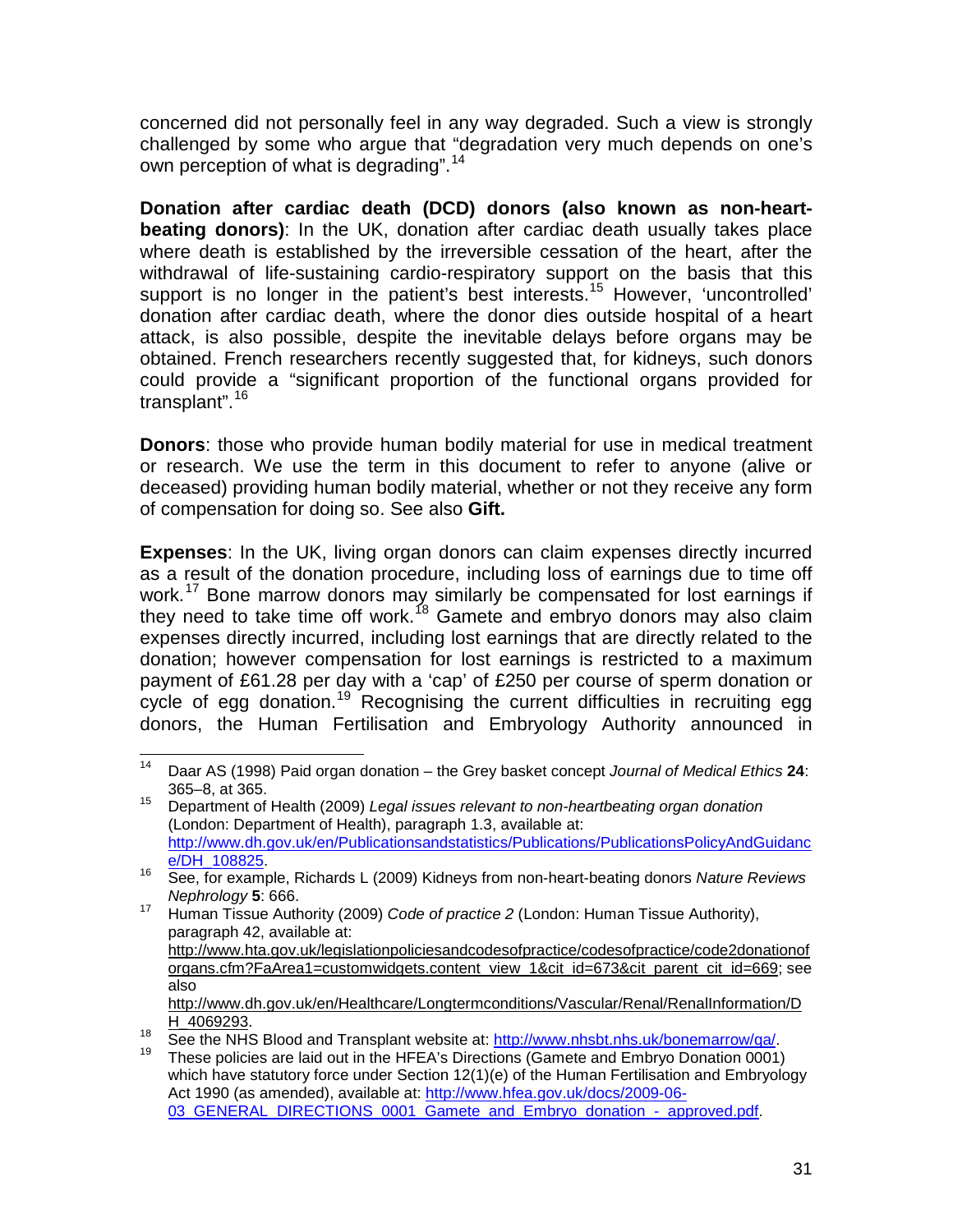December 2009 that it would be reviewing the issue of "reimbursement and compensation" of egg donors, although within the context of the European Tissues and Cells Directive which limits remuneration to "making good expenses and inconveniences to the donation."<sup>[20](#page-31-0)</sup> While the terms 'expenses' and 'reimbursement' will generally be understood to refer only to actual financial losses incurred, 'compensation' for 'inconvenience' is clearly a more elastic concept (see **Financial incentives**).

**Extended criteria donations**: One approach to meeting the shortfall in donated kidneys, for example, has been to employ 'extended criteria' for accepting offered organs, making it possible to use kidneys removed after death which are of poorer quality, but still acceptable to use.

**Financial incentives**: Proposals for financial incentives range from small cash rewards (which might equally be described as compensation for inconvenience – see **Expenses** above) to a fully-fledged free market in human bodily material. Objections to such incentives are made both on principled and pragmatic grounds, with some concerned about the 'commodification' of the human body, while others are anxious that such a market system would lead to the exploitation of the poor and vulnerable in both high and low income countries (see **Tourism**). The apparent inconsistency of permitting payment for clinical trial participants, but not for organ or gamete donors has been noted by a number of commentators with comparisons particularly being drawn between the role of paid healthy volunteers and that of women undergoing invasive surgery in order to donate eggs for research who receive only minimal expenses.<sup>[21](#page-31-1)</sup> See also **Justice**.

**First-in-human trials**: 'Phase 1' or 'first-in-human' clinical trials (also known as 'first-in-man' or 'healthy volunteer' trials) are used to test the safety of new medicines in humans, after laboratory and animal testing and before testing the effectiveness of the medicine in patients. Participants are usually 'healthy volunteers' although some types of new medicine may only be tested in patients with a particular condition. According to the Medicines and Healthcare Products Regulatory Agency (MHRA), which oversees the safety of clinical trials in the UK, 235 applications for new trials using healthy volunteers were made in 2009.<sup>[22](#page-31-2)</sup>

Volunteers do not expect to receive any medical benefit from the medicine being tested, and are paid for their participation. Payments vary according to the nature

<span id="page-31-1"></span><span id="page-31-0"></span><sup>&</sup>lt;sup>20</sup> HFEA news release 9 December 2009, available at:  $\frac{http://www.hfea.gov.uk/5666.html}{http://www.hfea.gov.uk/5666.html}$ .<br><sup>21</sup> See, for example, the discussion in Ahuja KK and Simons EG (1996) Anonymous egg

donation and dignity *Human Reproduction* **11(6)**: 1151–4; Roff SR (2006) Thinking the unthinkable: selling kidneys *British Medical Journal* **333**: 51; and Hyun I (2006) Fair payment or undue inducement? *Nature* **442**: 629–30.

<span id="page-31-2"></span><sup>22</sup> MHRA (2009) *Clinical trial assessment performance: healthy volunteer trials* (London: MHRA), available at: [http://www.mhra.gov.uk/Howweregulate/Medicines/Licensingofmedicines/Clinicaltrials/UKclini](http://www.mhra.gov.uk/Howweregulate/Medicines/Licensingofmedicines/Clinicaltrials/UKclinicaltrialauthorisationassessmentperformance/index.htm) [caltrialauthorisationassessmentperformance/index.htm.](http://www.mhra.gov.uk/Howweregulate/Medicines/Licensingofmedicines/Clinicaltrials/UKclinicaltrialauthorisationassessmentperformance/index.htm)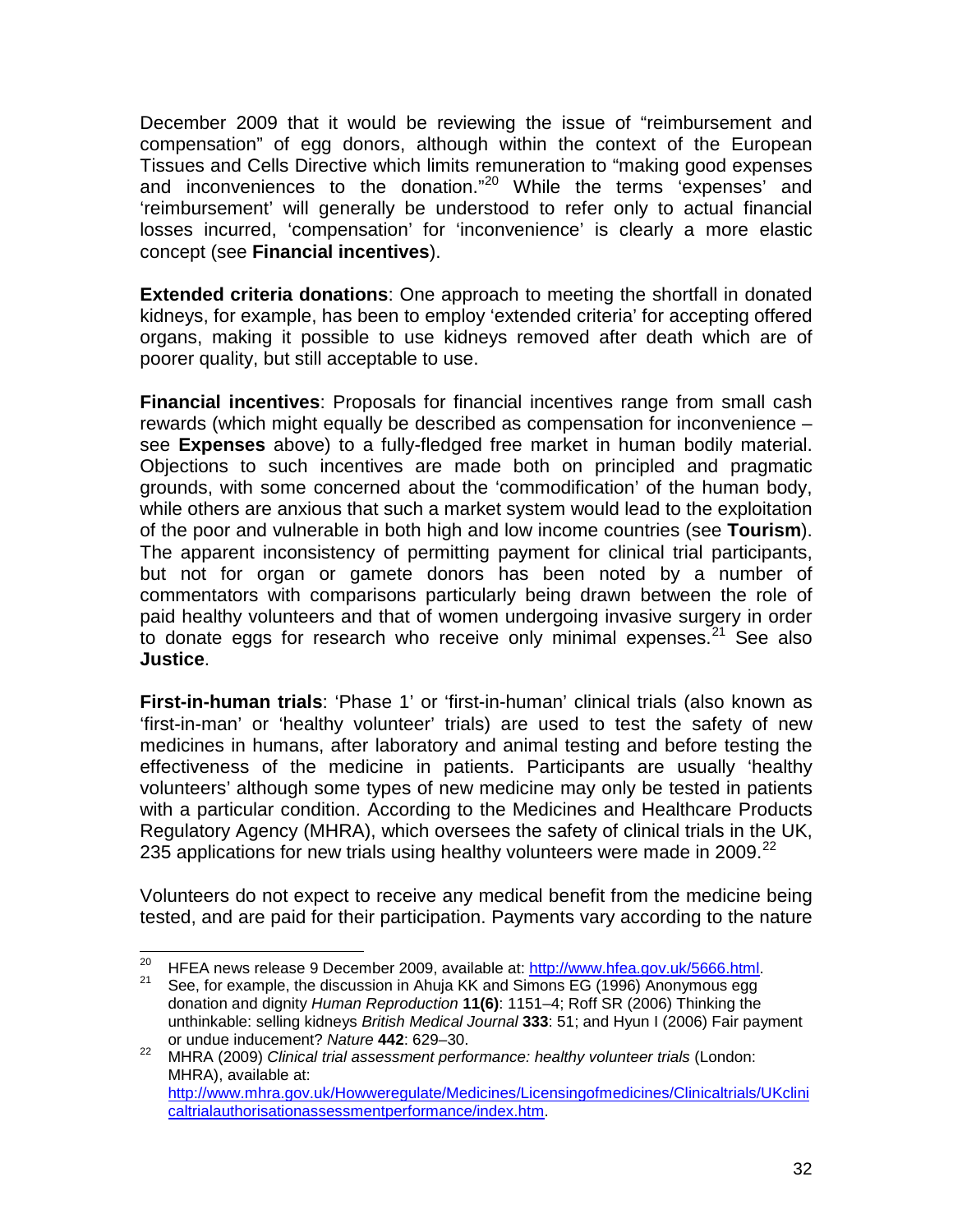of the trial including the duration of the trial, the lifestyle restrictions, and potential discomfort involved. The most recent guidelines on phase 1 clinical trials from the Association of the British Pharmaceutical Industry (ABPI) recommend a payment model based on the current minimum wage and emphasise that payment must never be related to risk.<sup>[23](#page-32-0)</sup> While a study of 65 volunteers taking part in first-in-human trials in the UK identified payments ranging between £185 and £750.<sup>[24](#page-32-1)</sup> much higher payments have been reported in some cases.<sup>[25](#page-32-2)</sup>

**Gametes** (eggs and sperm): It is estimated that around 2,000 babies are born each year in the UK as a result of donated eggs, sperm or embryos, although there is no breakdown of this figure.<sup>[26](#page-32-3)</sup> Potential recipients are likely to wait over a year for suitable donor eggs and the gap between supply and demand is particularly acute for those of non-white ethnic origin.<sup>[27](#page-32-4)</sup> Eggs and sperm may only be provided by live donors; although it is possible to retrieve eggs after death or from aborted foetuses, this is currently banned in the UK. $^{28}$  $^{28}$  $^{28}$ 

**Gift:** A donation made without formal expectation of return (see **Altruism**). Once a gift has been handed over it ceases to belong to the donor. Thus a blood sample given for research purposes may be technically designated a gift, the donor thereby giving up any claim to any benefit that might result from the research in the long term.

**Justice** is concerned with a 'fair' distribution of benefits and burdens within or between societies. Issues of justice arise in at least two distinct contexts in donation and volunteering. Firstly, there is the concern that any form of commercial market for tissue may induce primarily the poorest and most vulnerable members of society into becoming donors, with the main recipients being the better-off. This could occur both *within* individual countries (low, middle and high income countries alike) and also lead to inhabitants of lower income countries becoming the main source of organs and gametes  $-$  "donor nations"<sup>[29](#page-32-6)</sup> – for the inhabitants of wealthier nations. Similar concerns arise in connection

<span id="page-32-0"></span> <sup>23</sup> Association of the British Pharmaceutical Industry (2007) *Guidelines for phase 1 clinical trials*  (London: Association of the British Pharmaceutical Industry), available at:

<span id="page-32-1"></span>[http://www.abpi.org.uk/publications/pdfs/phase1\\_guidelines.pdf.](http://www.abpi.org.uk/publications/pdfs/phase1_guidelines.pdf) <sup>24</sup> Ferguson PR (2008) Clinical trials and healthy volunteers *Medical Law Review* **16(1)**: 23–51.

<span id="page-32-2"></span><sup>25</sup> See, for example, Brazier M (2008) Exploitation and enrichment: the paradox of medical experimentation *Journal of Medical Ethics* **34**: 180–3 which cites the figure of £2,000 for

<span id="page-32-3"></span>participating in the Northwick Park trial. <sup>26</sup> Statistics taken from the HFEA website, available at: [http://www.hfea.gov.uk/3415.html.](http://www.hfea.gov.uk/3415.html) There is no breakdown as to what proportion of this total is due to use of each specific type of donated material (e.g. how many babies are born as a result of fertility treatment using<br>donated sperm compared with the number resulting from treatments involving donated eggs).

<span id="page-32-4"></span>donation sperm, egg and embryo donation (SEED) policy review: findings of the clinical<br>survey, available at: http://www.hfea.gov.uk/docs/Clinics survey Seed review.pdf.

<span id="page-32-5"></span>as the attempt and the attempt and the meaning of the survey of the survey, available considered in order to increase the left has, however, been suggested that this ban could be reconsidered in order to increase the supply of donor eggs: see Johnson MH (1999) The medical ethics of paid egg sharing in the UK *Human Reproduction* **14(7)**: 1912–8.

<span id="page-32-6"></span><sup>29</sup> Friedman EA and Friedman AL (2006) Payment for donor kidneys: pros and cons *Kidney International* **69**: 960–2.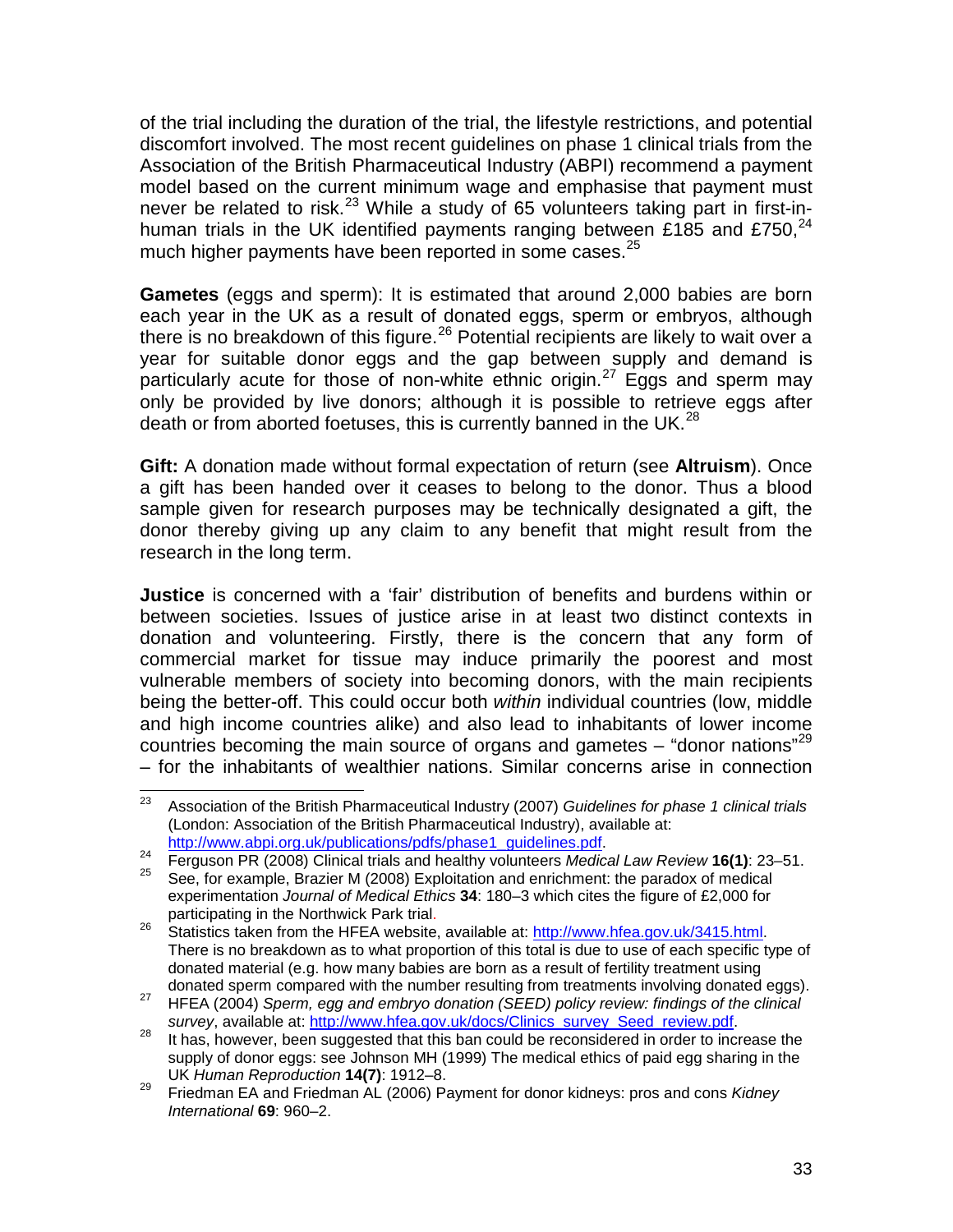with participation in first-in-human trials, especially where those volunteering for such research have poor access to healthcare and are unlikely to access the resulting benefits. Secondly, and from a very different perspective, there is the question of what constitutes 'fair recompense' to the donor or volunteer, especially where others (intermediaries such as fertility clinics or tissue banks) potentially stand to gain commercially.

**Mandated choice**: A system requiring everyone to register in advance whether they are, or are not, willing to provide bodily material for treatment or research after their death. In 2009, the Ethics Committee of the Royal College of Physicians proposed adopting such a scheme, with a third option of 'Ask my family at the time'. $30$ 

**Maximising health and welfare**: An ethical approach that prioritises the achievement of the best possible outcome for the greatest number, minimising harm and maximising benefit overall. One argument that is sometimes made in favour of an 'opt-out' system (where organs are routinely taken after death unless the person has explicitly objected) is that the good to those able to benefit from treatment and research exceeds the harm of the interference with autonomy. A similar argument could be made for a moral duty to participate in research. $31$  On the other hand, arguments based on the maximisation of health and welfare may be used *against* the use of commercial markets in human tissue and the use of payment in first-in-human trials because of concerns about the creation of an underground 'shadow economy' of exploited and vulnerable members of society.<sup>[32](#page-33-2)</sup>

**No property rule**: The Court of Appeal case of *Yearworth and others v North Bristol NHS Trust* [2009] EWCA Civ 37 summarises the history of the legal principle that there can be no property in either a living body or a corpse, with the exception of cases where "they have acquired different attributes by virtue of the application of skill" (*R v Kelly and Lindsay* [1999] QB 621). In the case of *Yearworth* (which considered the possibility that frozen sperm, destroyed as a result of NHS errors, could constitute property), the Court of Appeal declined to base its decision on the "application of skill" exception, arguing that a "broader basis" was required. It found that, in this particular case, the sperm should constitute the men's property, given both that they had generated it, with the sole purpose of using it later for their own benefit, and that the consent requirements

<span id="page-33-0"></span> <sup>30</sup> Laurance J (2009) Change law on organ donation, doctors say, *Independent*, 2 November; Saunders J (2010) Bodies, organs and saving lives: the alternatives *Clinical Medicine* **10(1)**: 26–9.

<span id="page-33-1"></span><sup>31</sup> Harris J (2003) Organ procurement: dead interests, living needs *Journal of Medical Ethics* **29**: 130–4; Harris J (2005) Scientific research is a moral duty *Journal of Medical Ethics* **31**: 242– 8.

<span id="page-33-2"></span> $32$  See, for example, Elliott C and Abadie R (2008) Exploiting a research underclass in phase 1 clinical trials *New England Journal of Medicine* **258**: 2316–7; Chapman J (2008) Should we pay donors to increase the supply of organs for transplantation? No *British Medical Journal* **342**: 1343.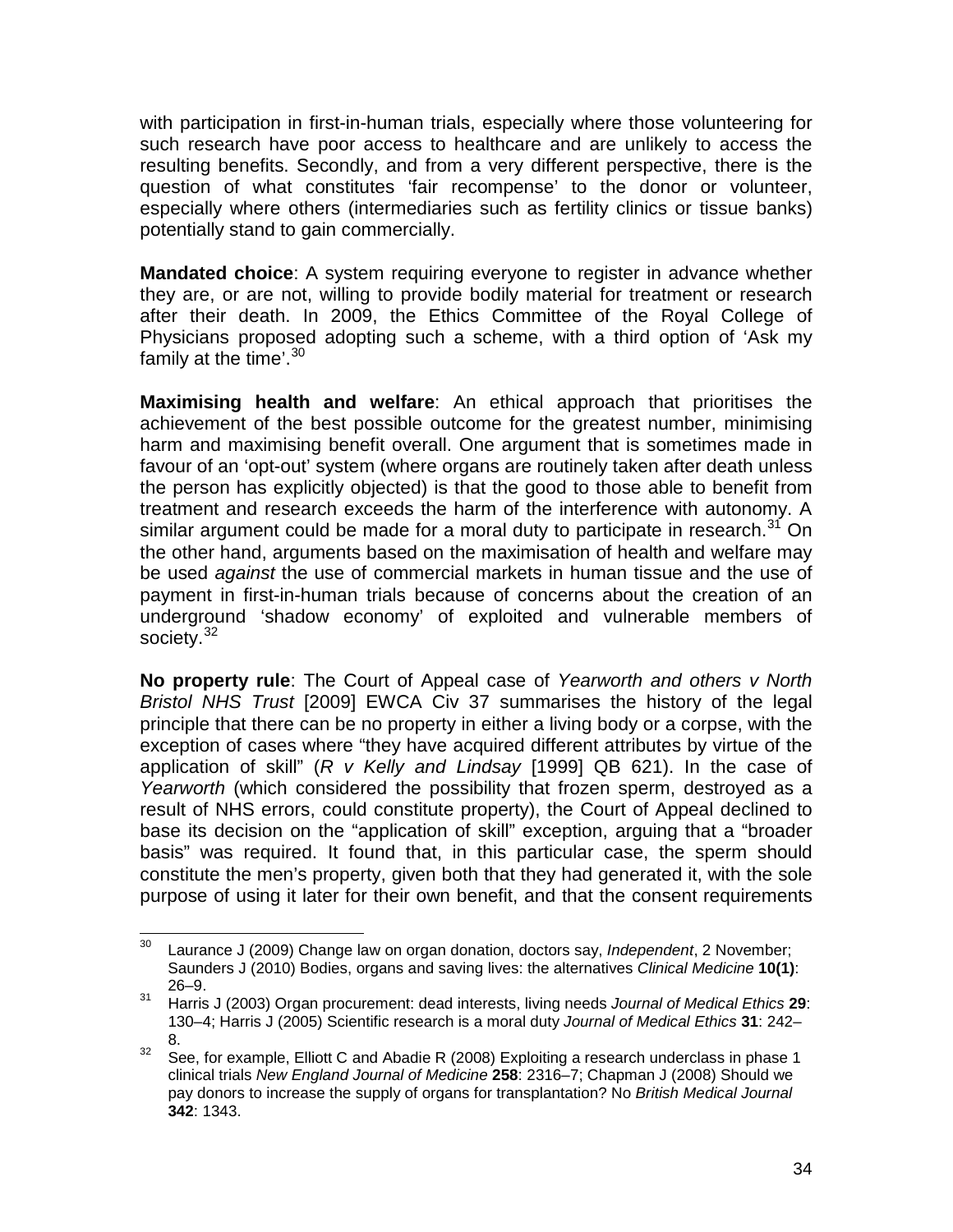within the Human Fertilisation and Embryology Act included such "fundamental features of ownership" as the power to order at any time the destruction of the sperm.

**'Non-cash' incentives**: Items with some monetary value, such as T-shirts, mugs and vouchers, have been suggested in the context of blood donation, the aim being to attract donors from across the income spectrum and not specifically those in need of money for daily living expenses.[33](#page-34-0) See also **Financial incentives**.

**Non-financial tokens of gratitude**: The Organ Donation Taskforce highlighted a range of possible tokens to recognise both living donation and donation after death, and commented: "The Taskforce considered options such as a memorial garden, an eternal flame and a web-based register. However, it felt that it did not have the evidence or expertise to make specific detailed recommendations, although it felt strongly that appropriate recognition of donation should be established and provided."<sup>[34](#page-34-1)</sup>

**Non-regenerative material**: Human bodily material that does not naturally renew itself and which will hence not be naturally replaced by the body if donated.

**Nuffield Council on Bioethics**: The Council examines ethical issues raised by new developments in biological and medical research. It is an independent body, funded jointly by the Nuffield Foundation, the Medical Research Council and the Wellcome Trust. It works by considering topics in depth, publishing reports on its findings and making recommendations to policy makers.

**Opt-out approach to organ donation**: The current legal position in the UK requires consent to be given, either by the donor before death or by their family after death, before organs may be taken from a deceased person. The proposal that this system should be replaced by an 'opt-out' system, in which removal of organs after death would be routine unless the person had logged a specific objection in advance, has long been debated within the UK and elsewhere. $35$  In 2008 the Organ Donation Taskforce was specifically asked to consider whether it would recommend such a system in the UK, and rejected the proposal at the present time.<sup>[36](#page-34-3)</sup>

<span id="page-34-0"></span> $33$  See discussion in Buyx AM (2009) Blood donation, payment and non-cash incentives: classical questions drawing renewed interest *Transfusion Medicine and Hemotherapy* **36**: 329–39.

<span id="page-34-1"></span><sup>34</sup> Department of Health (2008) *Organs for transplants: a report from the Organ Donation Taskforce* (London: Department of Health), paragraph 4.46, available at: [http://www.dh.gov.uk/prod\\_consum\\_dh/groups/dh\\_digitalassets/@dh/@en/documents/digital](http://www.dh.gov.uk/prod_consum_dh/groups/dh_digitalassets/@dh/@en/documents/digitalasset/dh_082120.pdf)<br>asset/dh\_082120.pdf

<span id="page-34-2"></span><sup>&</sup>lt;sup>35</sup> English V and Sommerville A (2003) Presumed consent for organ transplantation: a dead issue after Alder Hey? *Journal of Medical Ethics* **29**: 147–52.

<span id="page-34-3"></span><sup>36</sup> Organ Donation Taskforce (2008) *The potential impact of an opt out system for organ donation in the UK: an independent report from the Organ Donation Taskforce* (London: Department of Health), available at: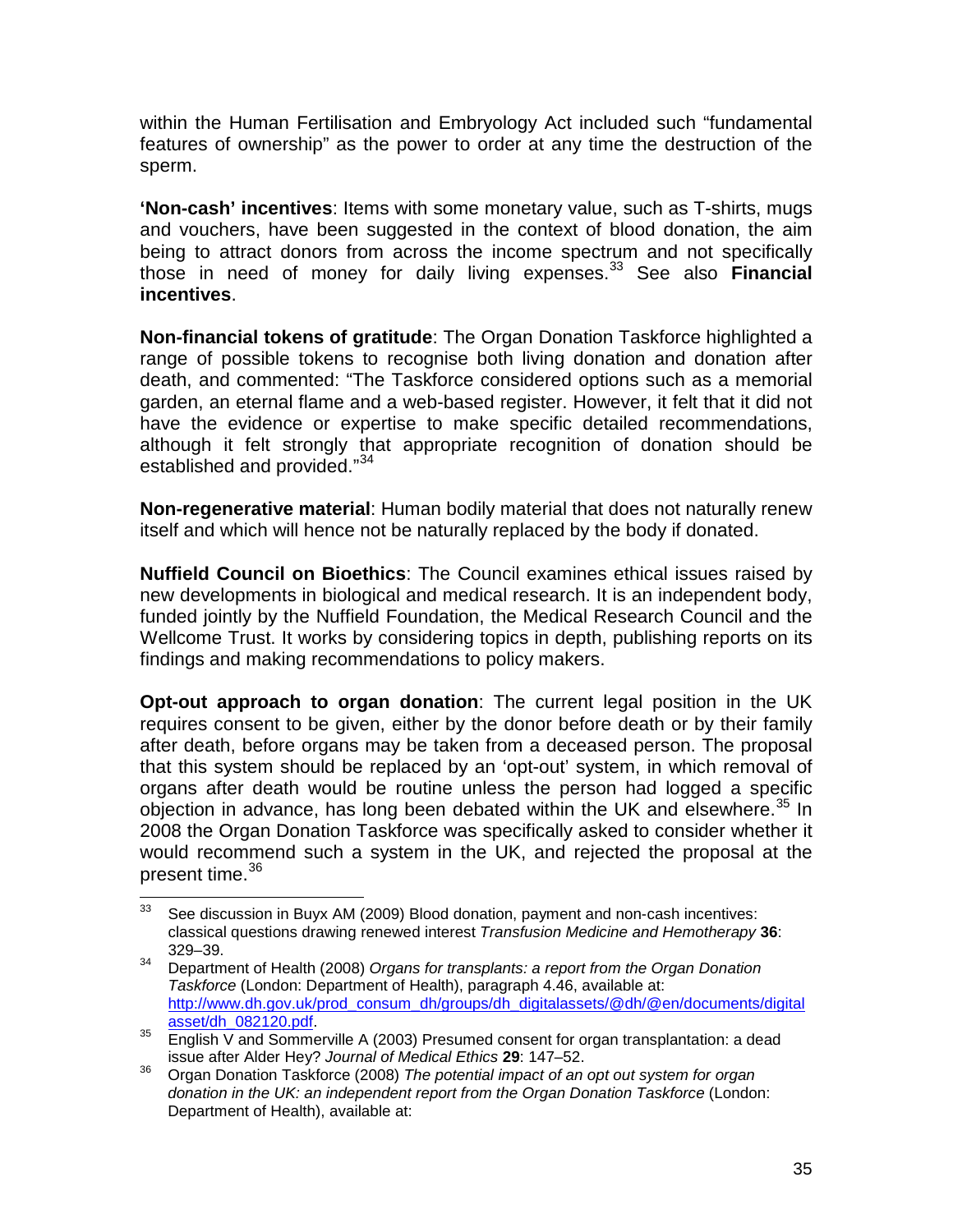**Organs:** Whole organ transplants, including kidneys, heart, liver, lungs, pancreas and the small bowel, are carried out in the UK as routine procedures. In the period 2008–9 there were 3,513 whole organ transplants in the UK, donated by  $961$  living donors and  $900$  deceased donors.<sup>[37](#page-35-0)</sup> Demand for transplants outstrips the supply of donated organs, with the gap between supply and demand being particularly acute from donors of non-white ethnic origin.<sup>[38](#page-35-1)</sup> In the UK in 2008/09, the number of patients on the active waiting list for an organ transplant increased by 3% per cent to 7,877, and, according to NHS Blood and Transplant, 1,000 people a year will die waiting for an organ.<sup>[39](#page-35-2)</sup>

**Paired organ donation:** Live donors who wish to provide an organ for a named recipient but who cannot do so because of immunological incompatibility may be 'paired' with another donor/recipient, thus ensuring that two patients receive organs at the same time from compatible donors. 'Pooled' donations work on the same basis with three or more sets of donors/recipients.

#### **Pooled organ donation**: see **paired organ donation**

 $\overline{a}$ 

**Qualifying relationship**: If an adult has not indicated their consent, or refusal, to be an organ donor after death, then the decision may be taken by a person in a 'qualifying relationship' with the deceased person immediately before their death. A hierarchy of relationships is set out in the Human Tissue Act, starting with spouse/partner (including civil partner) and including parent, child, sibling, grandparent, grandchild, niece or nephew, step-parent, half sibling and friend of long standing. Consent is only needed from one person in the hierarchy, and should be obtained from the person ranked highest. If that person refuses, it is not possible to seek consent instead from others ranked lower in the hierarchy.

**Reciprocity**: Reciprocal relationships, where one party may 'reckon up' what is owed to another, may be seen as a particular, more personalised, form of solidarity (see **Solidarity**). The value of reciprocity may be used to justify some form of benefit-sharing or compensation in return for providing bodily material or participating in a first-in-human trial (see also **Justice**). It also underpins the idea of **paired organ donation** with one donor/recipient 'pair' entering into a reciprocal arrangement with the other. Reciprocity may be invoked negatively, as

[http://www.dh.gov.uk/prod\\_consum\\_dh/groups/dh\\_digitalassets/@dh/@en/documents/digital](http://www.dh.gov.uk/prod_consum_dh/groups/dh_digitalassets/@dh/@en/documents/digitalasset/dh_090303.pdf)<br>asset/dh\_090303.pdf.

<span id="page-35-0"></span><sup>37</sup> Statistics taken from NHS Blood and Transplant (2009) *Transplant activity in the UK* (London: NHS Blood and Transplant), p7, available at: [http://www.organdonation.nhs.uk/ukt/statistics/transplant\\_activity\\_report/current\\_activity\\_repo](http://www.organdonation.nhs.uk/ukt/statistics/transplant_activity_report/current_activity_reports/ukt/2008_09/transplant_activity_uk_2008-09.pdf)rts/ukt/2008\_09/transplant\_activity\_uk\_2008-09.pdf

<span id="page-35-1"></span><sup>&</sup>lt;sup>38</sup> Department of Health (2008) *Organs for transplants: a report from the Organ Donation* 

<span id="page-35-2"></span>*Taskforce* (London: Department of Health), paragraph 1.8.<br><sup>39</sup> NHS Blood and Transplant (2009) *Transplant activity in the UK* (London: NHS Blood and Transplant), p4. In addition to the number of patients on the active waiting list, a further 2,385 patients were on the 'temporarily suspended' transplant list. See also [http://www.organdonation.nhs.uk/ukt/default.jsp.](http://www.organdonation.nhs.uk/ukt/default.jsp)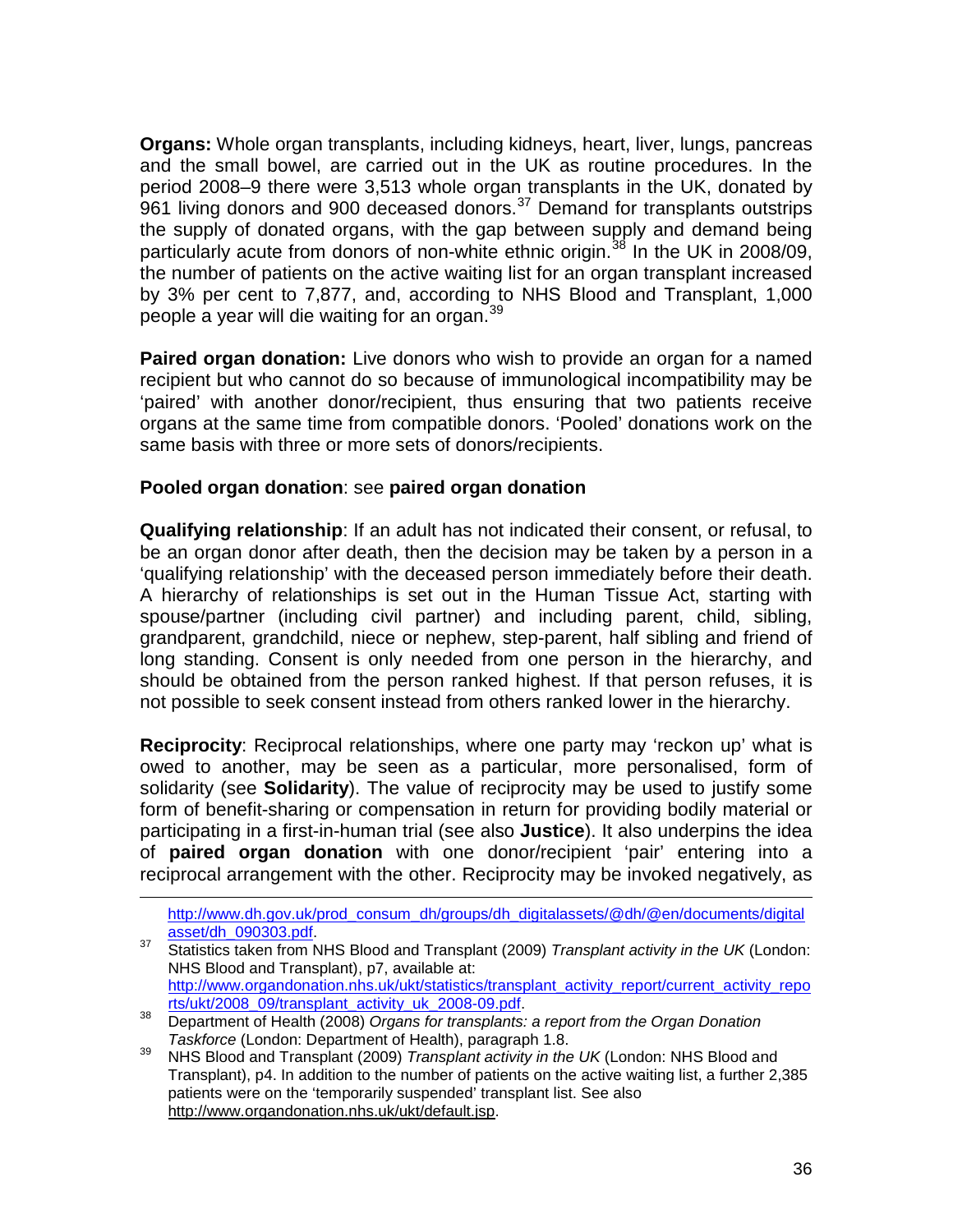in the argument that those who are not prepared to provide bodily material themselves should not be eligible to receive such material themselves, should they come to need it.

**Research using human bodily material**: A wide range of forms of human bodily material is crucial in medical research. In clinical trials of new medicines, vital information about the effects of the medicine on the individual is obtained from samples of blood and other materials provided by research participants. However, human bodily material also has much wider use in research, from early 'drug discovery' (for example using human tumour samples to discover possible 'targets' for treatment) to later clinical development (for example in order to identify which subgroups of the patient populations respond best to the new medicine).

**Saviour siblings**: Popular term for children born as a result of 'pre-implantation tissue typing', where embryos created through IVF are tested for tissue compatibility with an existing sibling suffering from a serious inherited disorder. In most cases 'pre-implantation genetic testing' will also be carried out in order to ensure that any resulting child does not suffer from the same disorder. Cord blood taken from the 'saviour sibling' at birth can then be used to treat the older child. The Human Fertilisation and Embryology Authority licenses preimplantation tissue typing on a case-by-case basis.

**Solidarity** expresses the idea that 'we're all in this together' with an implication of mutual obligations and mutual support within a community. It could be argued that some of the language used to promote donation in the UK at present is in fact based more on solidarity than on altruism, highlighting the possibility that everyone may at some point have an urgent need to receive donated blood and organs and that hence they have an interest, if not a duty, in donating in their turn.[40](#page-36-0) (See also **Reciprocity**.)

**Stem cells**: Both adult ('multipotent' and 'pluripotent') and embryonic stem cells play an increasingly important role in treatment and research. Adult stem cells derived from bone-marrow are used for the treatment of leukaemia, for example, and considerable research effort is being devoted to the possible use of stem cells for the treatment of diseases such as Parkinson's. Adult cells may be obtained from bone-marrow or from biopsies of solid organs, either when a biopsy is being taken for another purpose, or specifically to obtain stem cells. The harvesting and use of embryonic stem cells is more contentious, as the embryo must then be destroyed.

**Tissue**: In the Human Tissue Act 2004 the term 'tissue' is used to refer to any, and all, constituent part(s) of the human body formed by cells. In this consultation paper, we use 'tissue' in its more common usage, to refer to human bodily

<span id="page-36-0"></span>See, for example, [http://www.organdonation.nhs.uk/ukt/adverts/adverts.jsp.](http://www.organdonation.nhs.uk/ukt/adverts/adverts.jsp)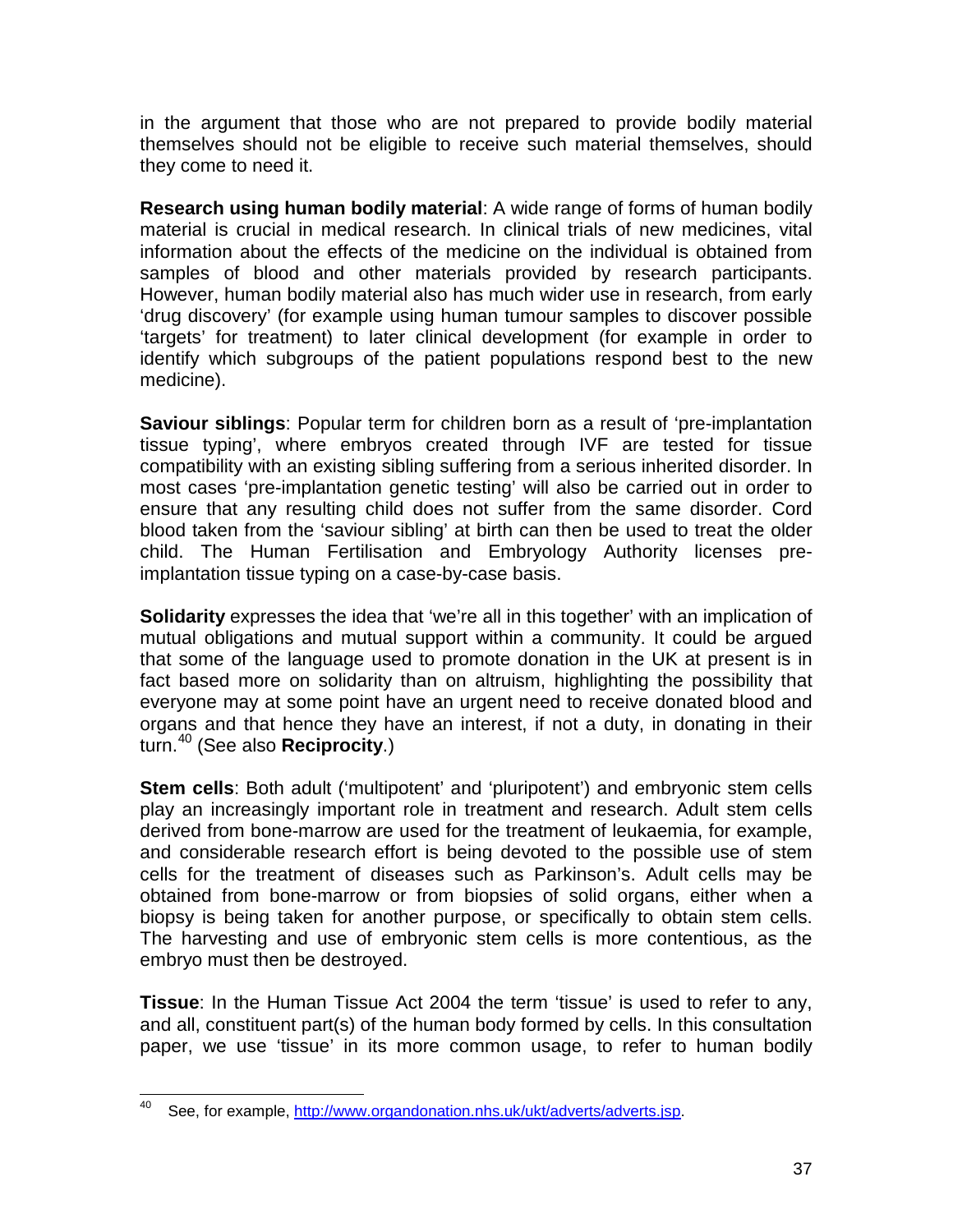material (consisting of cells) other than solid organs, blood and gametes. See also **Bodily material**.

**Tourism** (transplant tourism and fertility tourism): This term is used to describe how those on an organ transplant waiting list, or having difficulty obtaining donated gametes in the UK, travel abroad to countries where organs and gametes are more widely available – either because of different regulatory controls, or because of thriving illegal markets where organs and gametes may be bought and sold.<sup>[41](#page-37-0)</sup> There are no official statistics on how many UK residents travel abroad in this way; however the Department of Health has reported that, in 2006, 31 UK residents were followed up in the UK after kidney transplantation abroad. 28 of these kidneys came from live donors.<sup>[42](#page-37-1)</sup>

**Transactions**. An umbrella concept used in the Terms of Reference to cover all kinds of dealings, here for medical purposes, between persons or agencies with respect to human bodily material.

**Transplant infrastructure**: In 2006, a UK-wide Organ Donation Taskforce was established with a brief to "identify the obstacles to organ donation and suggest solutions which would deliver the increase in transplants that is so desperately needed.[43](#page-37-2) In its subsequent report, published in January 2008, the Taskforce highlighted its belief that a 50% increase in organ donation after death was possible and achievable in the UK within five years, if its recommendations were followed. These included: the establishment of a UK-wide organ donation organisation to facilitate a genuinely nationwide service; the establishment of clinical donation 'champions' and donation committees in every Trust; discussions about donation to be seen as part of all end-of-life care; the routine monitoring of rates of potential donor identification, referral, approach to family and consent; the removal of financial disincentives so that costs did not fall inappropriately on donor hospitals; a UK-wide network of organ retrieval teams; and centralised organisation and employment of donor transplant co-ordinators.

**UK Biobank**: A research initiative aiming to collect blood, saliva and urine samples from half a million UK volunteers aged 40-69 for ongoing research.<sup>[44](#page-37-3)</sup>

<span id="page-37-0"></span><sup>&</sup>lt;sup>41</sup> Heng BC (2006) 'Reproductive tourism': should locally registered fertility doctors be held accountable for channelling patients to foreign medical establishments? *Human Reproduction* **21(3)**: 840–2; Abbud-Filho M, Al-Mousawi M, Alobaidli AA *et al.* (2008) Organ trafficking and transplant tourism and commercialism: the Declaration of Istanbul *Lancet* **372**: 5–6.

<span id="page-37-1"></span><sup>42</sup> House of Commons Hansard, 26 February 2008, c1468W, available at [http://www.publications.parliament.uk/pa/cm200708/cmhansrd/cm080226/text/80226w0026.h](http://www.publications.parliament.uk/pa/cm200708/cmhansrd/cm080226/text/80226w0026.htm#0802273001843)

<span id="page-37-2"></span><sup>13</sup> Department of Health (2008) *Organs for transplants: a report from the Organ Donation*<br>Taskforce (London: Department of Health), p2.

<span id="page-37-3"></span><sup>&</sup>lt;sup>44</sup> Information taken from the UK Biobank's website '*UK Biobank – what is it?*', available at: [http://www.ukbiobank.ac.uk/about/what.php.](http://www.ukbiobank.ac.uk/about/what.php)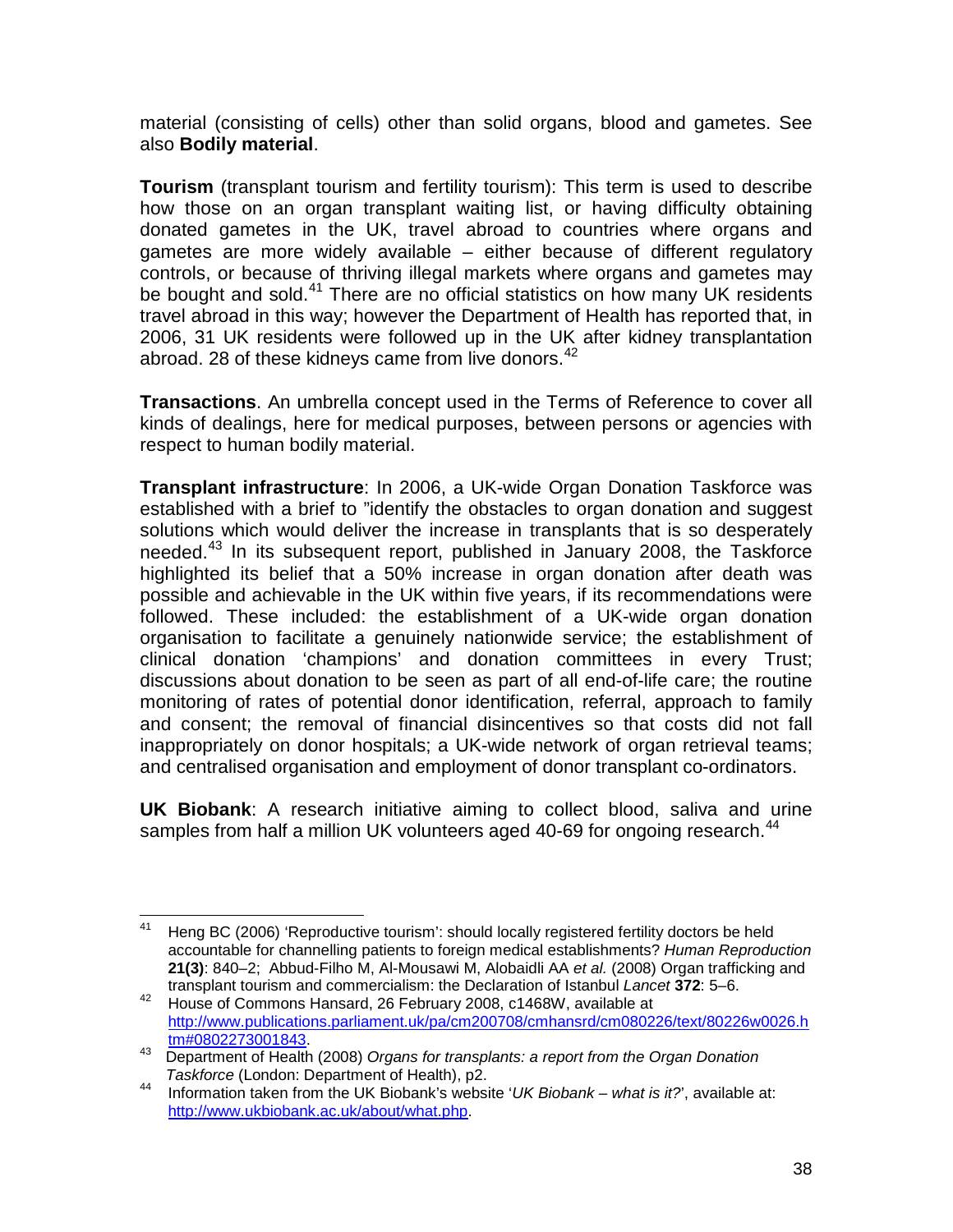**Undue influence**: There is disagreement as to the extent financial incentives, or incentives with a monetary value, may influence a person 'unduly' in their decision about providing bodily material or participating in a trial. On the one hand there is concern that the offer of payment may encourage people to ignore or overlook risks they would otherwise have rejected.<sup>[45](#page-38-0)</sup> (Such risks may be psychological as well as physical: while a woman 'sharing' her eggs to fund her IVF treatment is not subjecting herself to additional risk as she is already undergoing the procedure, she may be reducing her own chances of conceiving.)

On the other hand, it is argued that it cannot be 'coercive' to offer money without any form of threat or violence: such an offer simply extends the range of choices open to the person.[46](#page-38-1) It is also argued that to make an inducement 'undue' it must involve incitement to take "unnecessary, unreasonable, and excessive risks of harm, whether physical harm or the harm of violating important values" which should not apply in properly run clinical trials, or in surgical procedures to remove organs or gametes.[47](#page-38-2) Comparisons are often made with accepted practices in other areas of social life such as mining, military service or police work where financial rewards are considered appropriate for individuals undertaking risky or uncomfortable activities.<sup>[48](#page-38-3)</sup> In return, it has been argued that the conduct of medical research is distinct from the other 'ordinary' aspects of social interaction and as such "it would be consistent with this practice to require a higher quality of consent for transactions in human subjects research than we tolerate for transactions in the private sphere".<sup>[49](#page-38-4)</sup> Moreover, the payments offered to participants in first-in-human trials are specifically *not* supposed to be related to risk.

**Valid consent**: A helpful summary of English common law is provided in the Department of Health's *Reference guide to consent for examination or treatment* (2009),  $2^{nd}$  edition (London: Department of Health).<sup>[50](#page-38-5)</sup> See also the Human Tissue Authority guidance, *Consent: the fundamental principle*, in its code of practice on

<span id="page-38-0"></span> <sup>45</sup> Hale B (2007) Risk, judgement and fairness in research incentives *American Journal of Bioethics* **7(2)**: 82–3.

<span id="page-38-1"></span><sup>46</sup> See, for example, Grady C (2005) Payment of clinical research subjects *Journal of Clinical Investigation* **115(7)**: 1681–7; Emanuel EJ (2005) Undue inducement: nonsense on stilts? *American Journal of Bioethics* **5(5)**: 9–13; Frost N (2005) Gather ye shibboleths while ye may *American Journal of Bioethics* **5(5)**: 14–5.

<span id="page-38-2"></span><sup>47</sup> Emanuel EJ (2005) Undue inducement: nonsense on stilts? *American Journal of Bioethics* **5(5)**: 9–13 at 10.

<span id="page-38-3"></span><sup>48</sup> Radcliffe-Richards J, Daar AS, Guttman RD *et al.* (1998) The case for allowing kidney sales *Lancet* **351**: 1950–2; Monaco AP (2006) Rewards for organ donation: the time has come *Kidney International* **69**: 955–7.

<span id="page-38-4"></span><sup>49</sup> Phillips TB (2007) Money, advertising and seduction in human subjects research *American Journal of Bioethics* **7(2)**: 88–90, at 89.

<span id="page-38-5"></span><sup>50</sup> Department of Health (2009) *Reference guide to consent for examination or treatment* (London: Department of Health), available at: [http://www.dh.gov.uk/en/Publicationsandstatistics/Publications/PublicationsPolicyAndGuidanc](http://www.dh.gov.uk/en/Publicationsandstatistics/Publications/PublicationsPolicyAndGuidance/DH_103643) [e/DH\\_103643.](http://www.dh.gov.uk/en/Publicationsandstatistics/Publications/PublicationsPolicyAndGuidance/DH_103643)